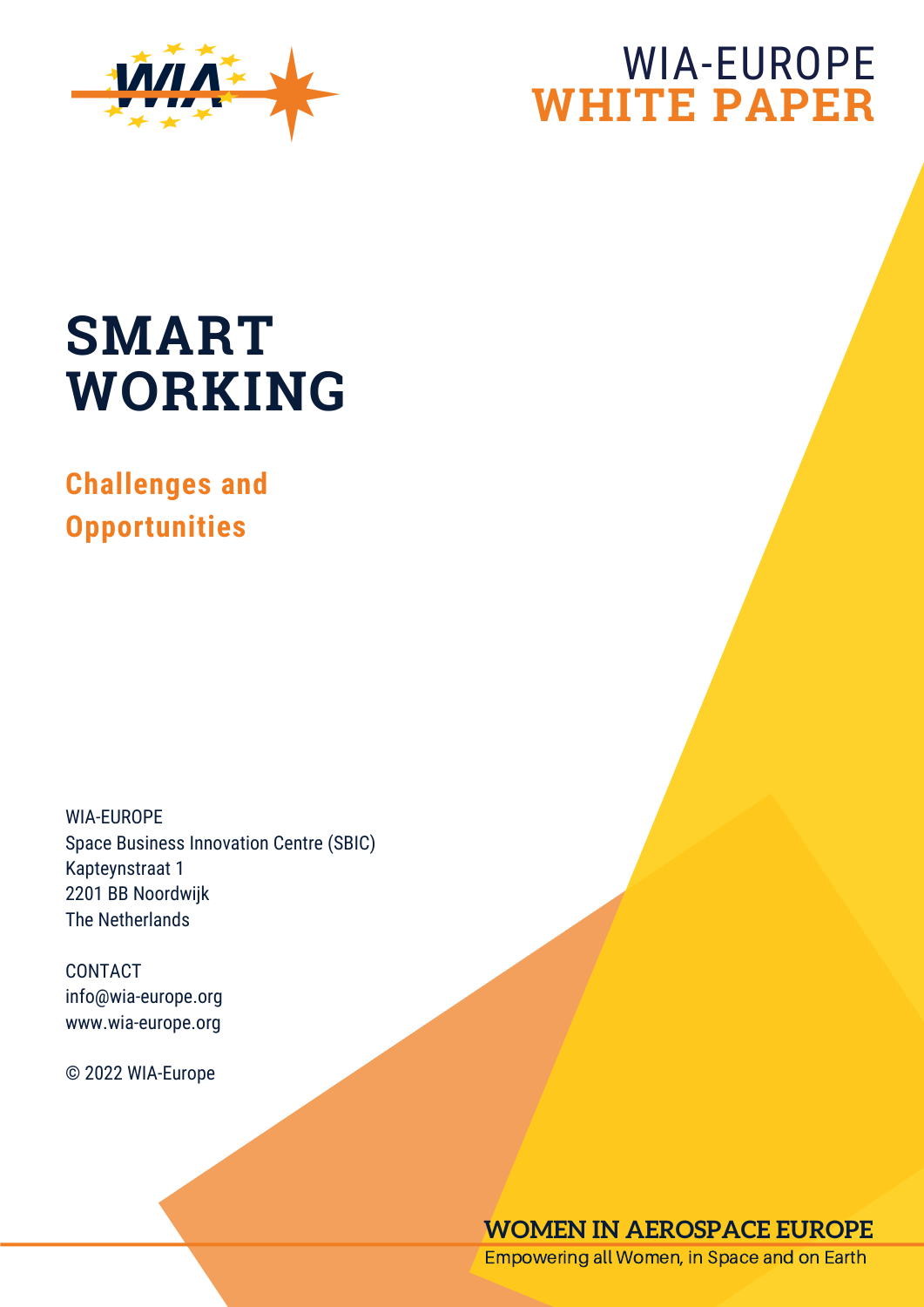# **CONTRIBUTORS**

Sneha DESHPANDE Maria Pia DI DONATO Eva GEORGIOU Rachel JENKINS

# **WITH THANKS TO**

Sabrina MELCHIONNA

# **COORDINATOR**

Rachel JENKINS

# **EDITORIAL TEAM**

Diana PUEYO Xenia PATTBERG

The content provided in this White Paper is intended solely for general information purposes. While it was our utmost goal to give an accurate, up to date overview of the topic set forth in this White Paper, the information is provided without the claim to be exhaustive. The content provided in this WIA-Europe White Paper is based on information available from third party sources. All external reference materials could have changed without any notice. This White Paper contains reference to certain intentions, expectations, future plans, strategy and prospects, which may or may not be achieved or achieved partially. WIA-Europe expressly reserves the right to change, modify, add or remove portions of this White Paper at any time. Updated versions of this White Paper will be announced and made available through WIA-Europe channels.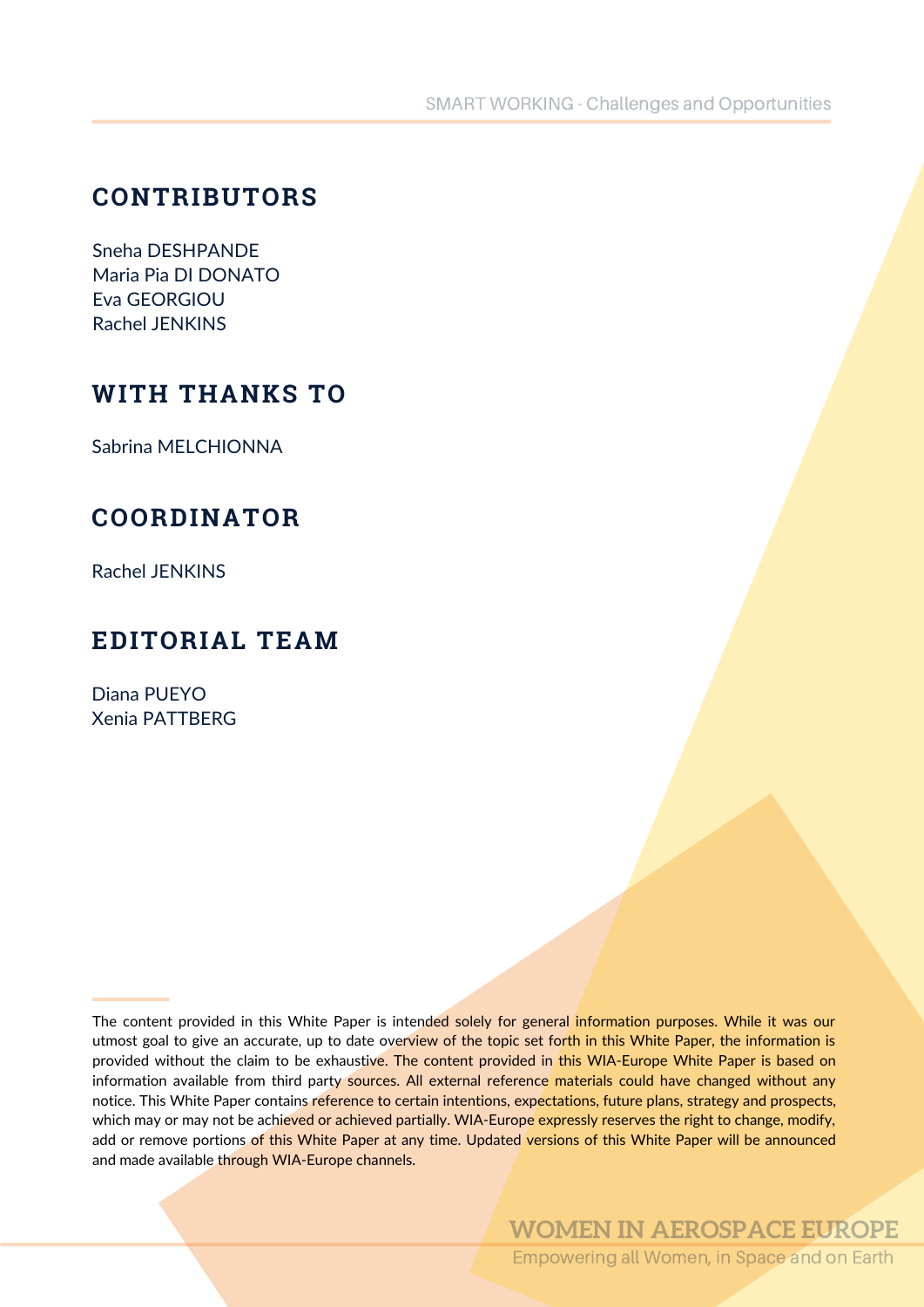# **WIA-EUROPE WORKING GROUPS & WHITE PAPERS**

Looking into the future, in Europe seven million job openings are forecast for the entire STEM field by 2025 as well as an exponential growth for the aerospace industry in the decades to come. Despite the abundant career opportunities, the aerospace sector is currently facing a significant occupation shortage, which calls for a comprehensive set of actions on the part of the different actors involved.

As a strategic sector, to safeguard future economic and social wellbeing, our industry needs to invest in their human resources at all career levels: from expanding the potential talent pool and attracting new early career talent to retaining the existing workforce and increasing the number of highly skilled women in the C-Suite, not just as a diversity initiative, but as a strategic priority to improve business performance.

Since its foundation in 2009, Women in Aerospace Europe (WIA-Europe) has been committed to tackling these challenges by fostering inclusive representation for women across the European aerospace sector, giving visibility to outstanding women, motivating girls to get interested in science, and communicating the key role that space plays in our daily lives.

For more than a decade now we have been organising events, trainings, grants and awards, bringing together individuals and organisations from across our industry to network and share experiences through our local groups. WIA-Europe has gained high-level support from its corporate members and a growing individual membership base fully devoted to spreading such values as equality and inclusion, with no distinction of race, religion, gender, background or culture.

Adding to our range of initiatives, in 2021 we have launched the WIA-Europe Working Groups, consisting of individual members and representatives of corporate members and partners, in order to work on key topics related to the objectives of our association and to give recommendations on effective actions. Their findings are published as White Paper series available to WIA-Europe members and general audience.

The Working Groups have evaluated the current landscape and collected insights and strategies, based on the review of existing reports and research studies. This research was supplemented by personal experiences and recommendations of WIA-Europe members at all career levels, which have been recorded through surveys and personal interviews.

The Working Groups have evaluated the current landscape and collected insights and strategies, based on the review of existing reports and research studies. This research was supplemented by personal experiences and recommendations of WIA-Europe members at all career levels, which have been recorded through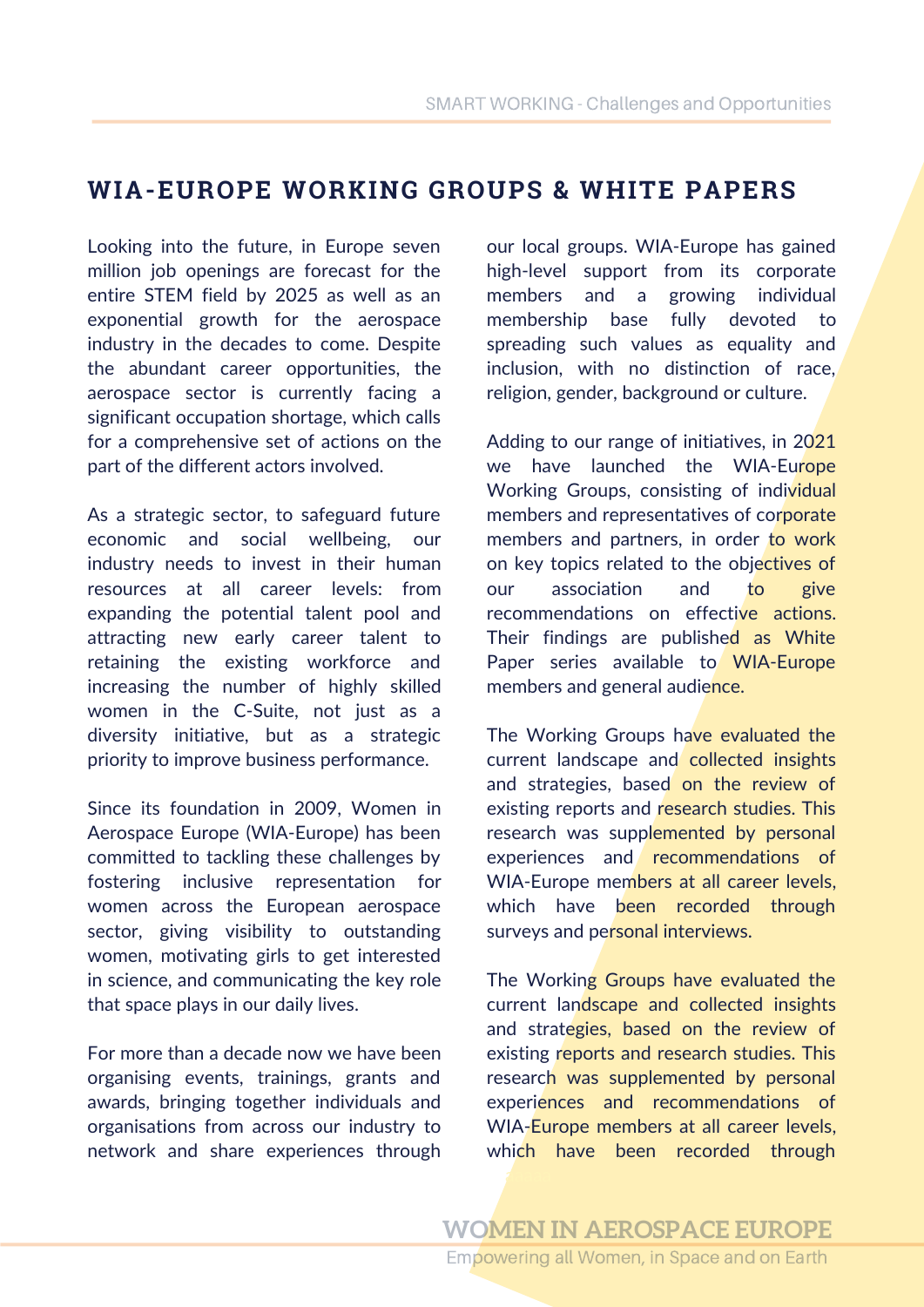surveys and personal interviews.

Following the publication of the White Papers, WIA-Europe reviews the recommendations and together with the Working Group assesses their implementation within the current scope of WIA-Europe activities. We would like to acknowledge the excellent work done by the members of each Working Group, and say a very big thank you to all the members of our network who have contributed their with time and expertise by participating in surveys and interviews.

Thanks to your contribution, we are able to share tools to progress on these acute challenges.

Luisella GIULICCHI President WIA-Europe

#### Diana PUEYO

Director of Regional Development Coordinator WIA-Europe Working Groups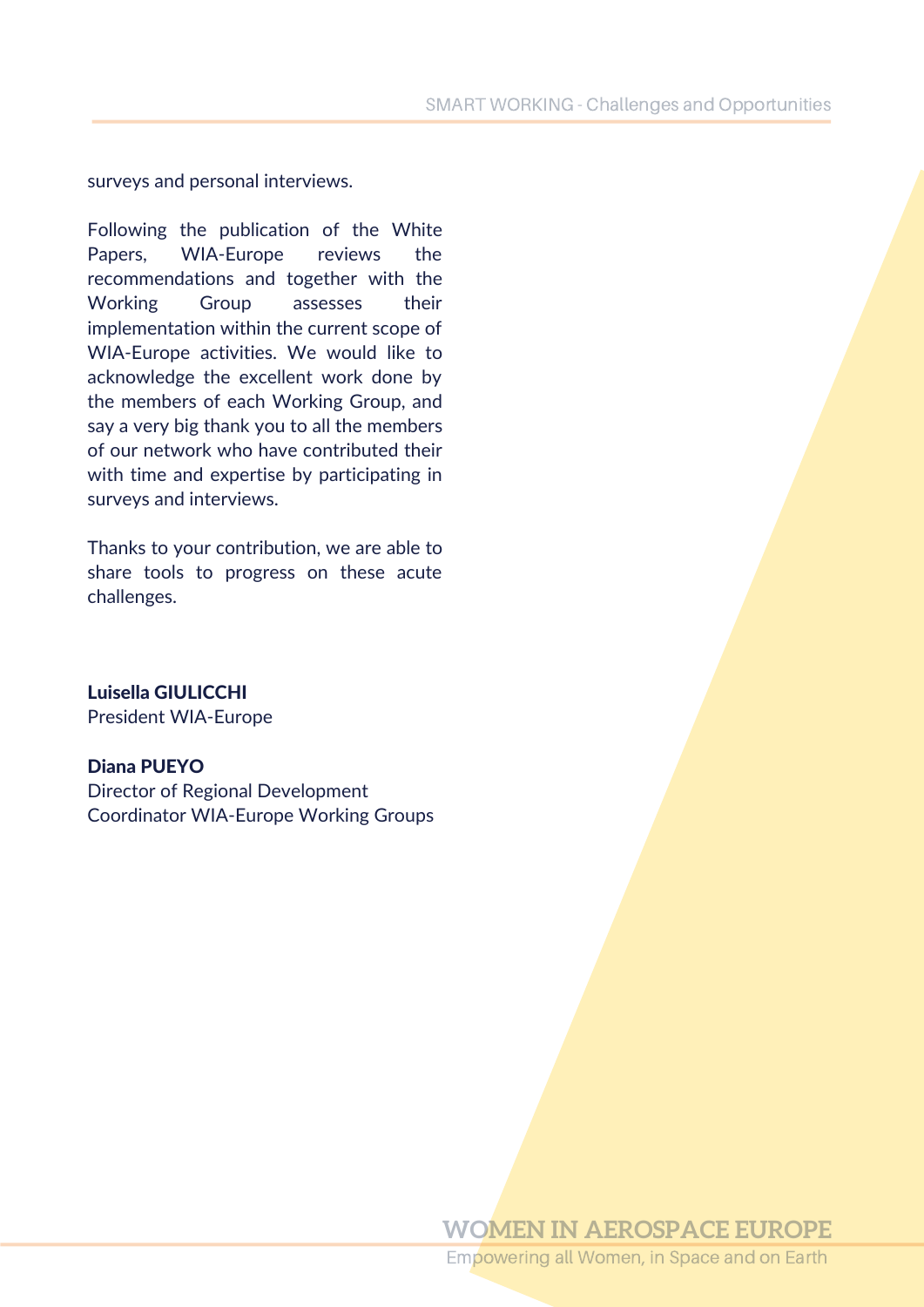# **CONTENTS**

| 1 Introduction                                                    | 6  |
|-------------------------------------------------------------------|----|
| 2 What are the drivers?                                           | 7  |
| 2.1 COVID-19                                                      | 7  |
| 2.2 Post COVID-19                                                 | 7  |
| 2.3 Drivers                                                       | 8  |
| 3 The Situation in Europe                                         | 9  |
| 3.1 Legislation                                                   | 9  |
| 3.1.1 Italy                                                       | 9  |
| 3.1.2 Portugal                                                    | 9  |
| 3.1.3 UK                                                          | 9  |
| 3.1.4 France                                                      | 10 |
| 4 Smart Working in the Aerospace Sector                           | 10 |
| 5 Impacts for employees with protected characteristics or grounds | 11 |
| 5.1 Gender                                                        | 12 |
| 5.2 Caring responsibilities                                       | 12 |
| 5.3 Disabilities                                                  | 13 |
| 5.4 Young Professionals                                           | 13 |
| 6 Main Stakeholders                                               | 15 |
| 6.1 Isolation                                                     | 15 |
| 6.2 Productivity                                                  | 16 |
| 6.3 Infrastructure                                                | 18 |
| 6.4 Work/Life Balance                                             | 18 |
| <u>7 Questionnaire</u>                                            | 19 |
| 8 The Way Forward                                                 | 20 |
| <b>9 Recommendations</b>                                          | 20 |
| 9.1 Employers                                                     | 21 |
| 9.2 Line Managers                                                 | 22 |
| 9.3 Employees                                                     | 23 |
| References                                                        | 24 |
| <u>Annex</u>                                                      | 30 |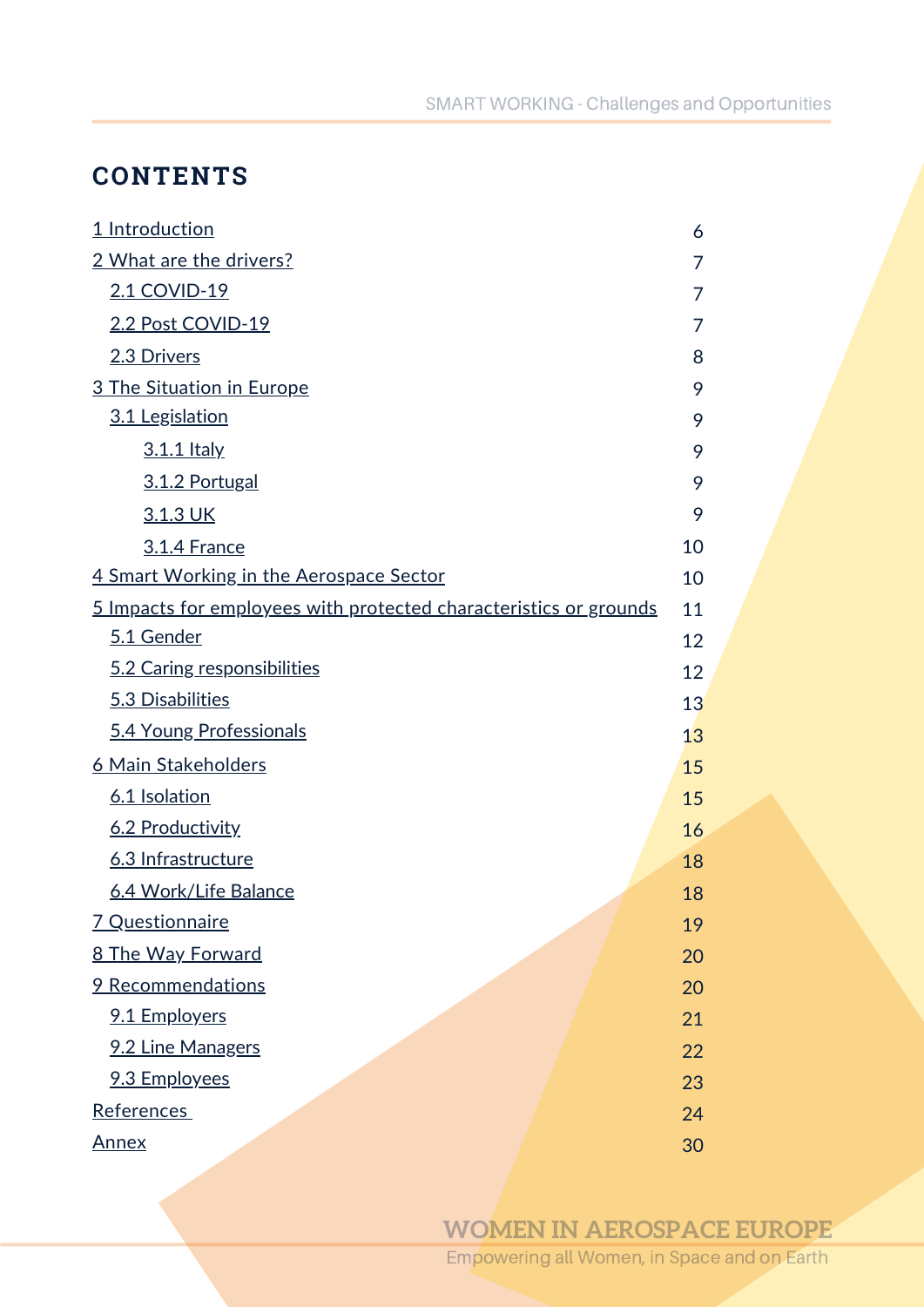# **1. INTRODUCTION**

The concept of smart working has been around for years, but the Covid-19 pandemic has been a trigger for us, as employers and employees, to think more sharply about future ways of working more smartly.

In this paper, we'll refer to smart working as a wide term - which includes remote working from a suitable location, at flexible hours and the introduction of new policies with the help of technology.

Companies and organisations, within and outside of the space sector, were already looking at alternatives to traditional, deskbased office working prior to the pandemic, hence smart working was in the pipeline of a lot of organisations already. New ways of working have seen an increase in centering employee needs and enabling more autonomy about how they work.

The World Economic Forum estimated that 5% of employees worked remotely before Covid-19, with some countries seeing as many as 1 in 4 workers working remotely after the start of Covid-19 [1]. In 2017, the law firm Norton Rose Fulbright [2] published a series of videos looking at the topic, considering different initiatives across Europe, including:

- introducing flexible working from home arrangements in the UK;
- teleworking / "on call" working in Italy;
- "duo jobs" or compressed hours in the Netherlands, where the working week

contains the same amount or fewer hours over a shorter amount of days (such as full-time over 4 days) or a jobshare.

It was also noted that zero-hours contracts was beginning to be offered in the UK, Italy and the Netherlands, however such contracts were deemed to be invalid in German and French law, on the basis that the employer should provide work to the employee, showing that different interpretations of flexible working arrangements, what works in one country but not be appropriate for another.

Space companies tend to be international as the space sector is international by nature, so some organisations may find themselves needing to adhere to different national legislation depending on the host nation of their headquarters.

Our approach looks at some of the drivers for the introduction of smart working, assesses the current landscape, reviews reports and studies within Europe by public and private bodies and considers examples of laws, regulations and initiatives.

We consider how different groups of workers are affected and how smart working can work in the space sector. Finally, we make some recommendations based on data and discussions from open publications combined with a survey to gather insights and opinions on smart working in the space sector.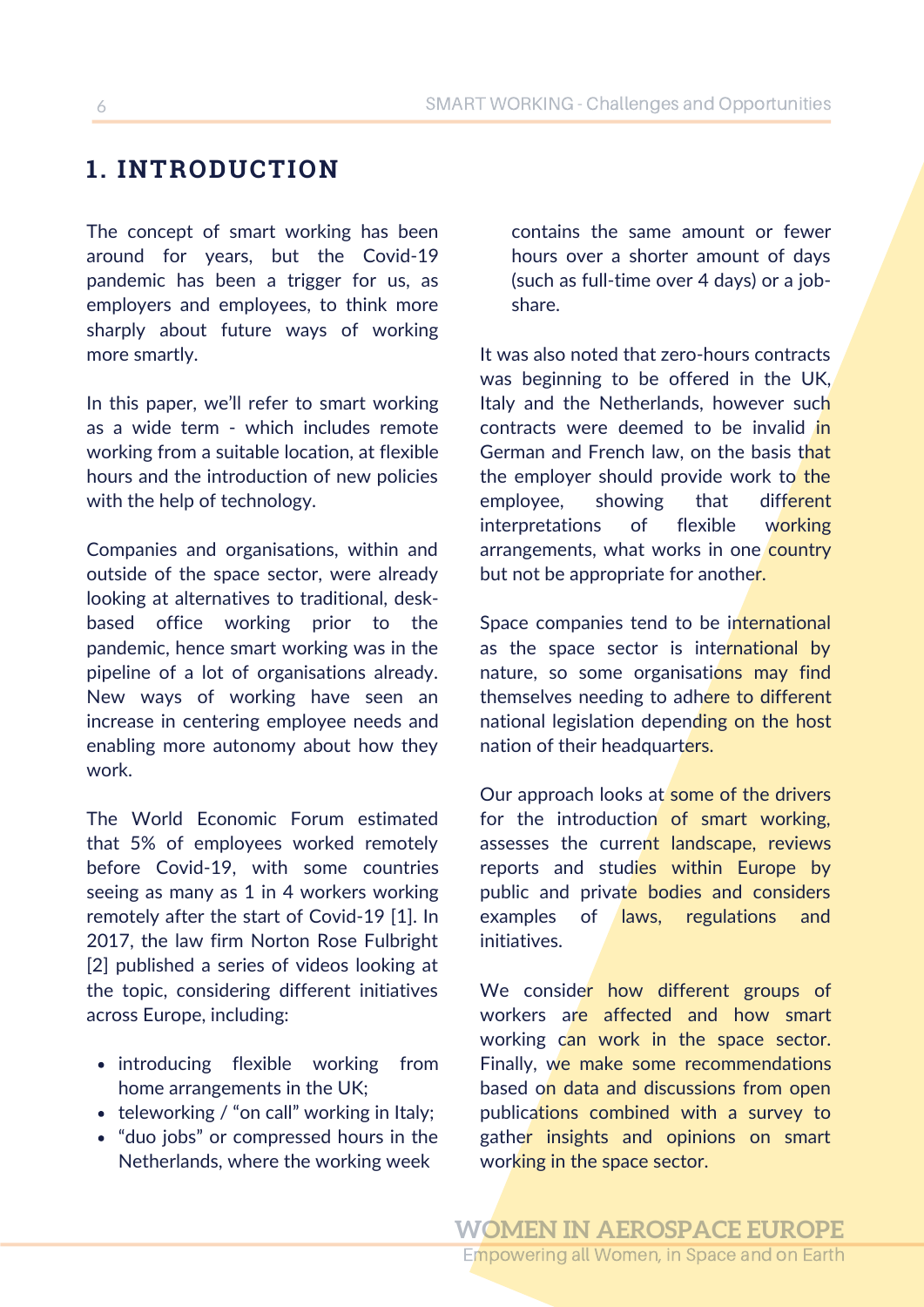# **2. WHAT ARE THE DRIVERS?**

The pandemic has given an incredible boost to smart working and this has been a good thing, because it has allowed some sectors, in particular that of services, or within the business units of companies, not to stop their production activities with risks. These risks could include adverse impacts of certain groups of people which will be discussed in section 5 of this paper. Smart working has helped navigate the emergency situation, helping global economies avoid potentially worse economic depression than what did occur.

Obviously, companies with strong digital traction were able to adapt and put their workers in the conditions to provide service from home in total safety, maintaining a good level of governance of processes and activities, without excessively affecting the business, in some cases even increasing it.

At the beginning of the first lockdown, the most digitised companies were already structured to manage this emergency some of them in fact, within 24-48 hours, converted hundreds of people from "Work @ Office" to "Work @ Home" without discontinuity of service, while others have had to improvise, or even close the business, in the hope of reopening as soon as possible as they are not equipped with digital systems that would allow, in part to the business, the application of smart working.

# **2.1 COVID-19 2.2 POST COVID-19**

After the emergency phase, is it really possible to continue to consider agile work as an opportunity for organisations? How important is technology and how muchare the organisational factors to make smart working truly effective in managing people's time, the empowerment of collaborators, the enhancement of merit and productivity? Smart working has imposed a process of change, mainly cultural, for companies. The consequence is an open debate about the laws, the workers' rights, the impact on society, the revolution of the relationships among the workers and their managers and it has posed important questions concerning workplace equality, the future of work and training of newly enrolled staff amongst others. As an example, the adoption of the Management By Objectives, better known as MBO, or the remuneration by objective have been proposed in relation with a part of the remuneration as an objective to incentivize the "Worker" to always perform. The discussion is open. Anyhow, the enlargement of smart working is an unmissable opportunity for employers, but also for the workers themselves, where the conditions allow for its application.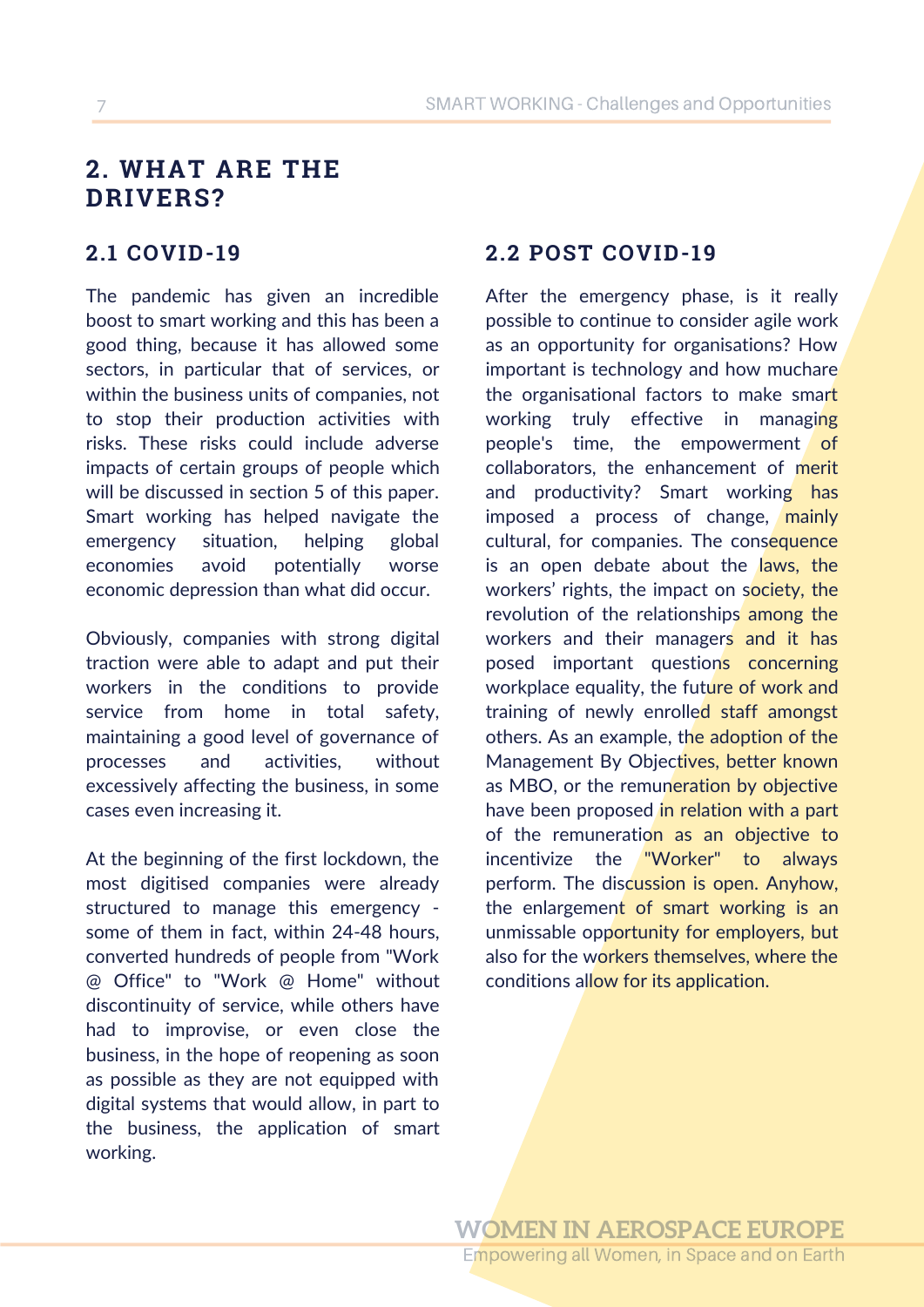# **2.3 DRIVERS**

#### DRIVERS FOR THE EMPLOYERS

Reduction of infrastructure costs buildings, maintenance, bills etc.

Strategic mindset - rethinking of broader strategy which isn't linked to financial implications of office locations, expansion of office space and relocation.

Relocation costs reduction - where employees have mobility clauses included in their contracts, these would not apply if relocations for organisations are less common.

Service optimisation - flexible working hours can include an extension of 'opening times' for being able to provide services.

Reduction of travel and travel expenses (where provided by the organisation).

Flexible working hours leads to an increase in productivity - mainly perceived by workers themselves, but with flexible working hours as a motivational tool [3]. An example of flexibility could be to have a day to 'focus' at home without a distraction, to manage time to focus on a task, such as writing a report or carrying out analysis, uninterrupted by colleagues.

Reduction in employee sickness and absenteeism - the UK Government's Office for National Statistics states that in 2020, the sickness absence rate for anyone doing any work from home was 0.9% on average, compared to 2.2% for those who never worked from home in their main job [4].

Better employee retention [5] and potential increase of a talent pool again, with smart working as a motivational tool in recruitment.

#### DRIVERS FOR THE WORKERS [6]

Better work-life balance due to less commuting, and less travel costs.

Flexibility of working hours can help with caring responsibilities and personal engagements or commitments.

Time organisation - more autonomy over working time.

Reduction of work stress often due to travel time [7].

Decrease in interpersonal conflicts between team members.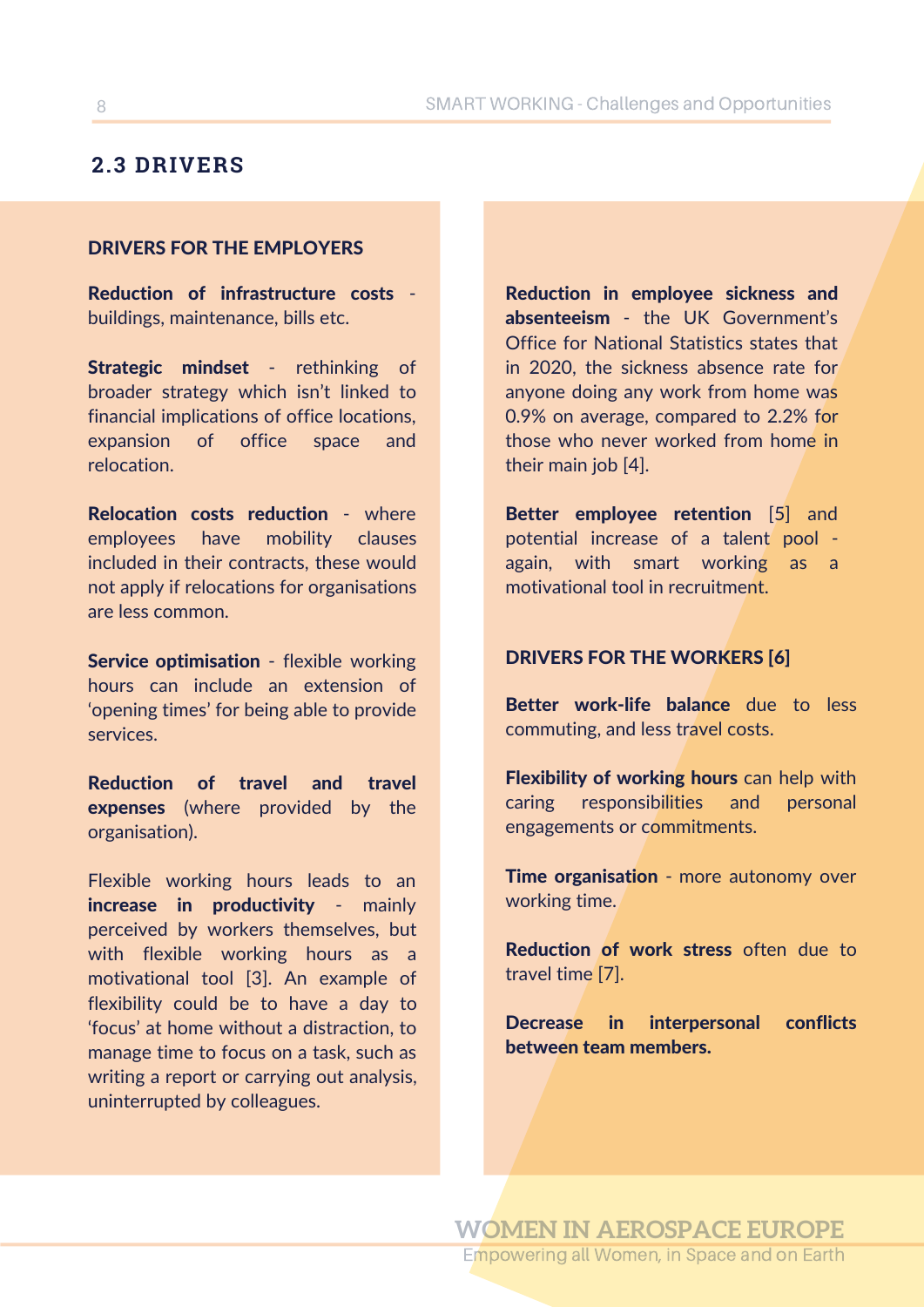#### DRIVERS FOR THE ENVIRONMENT

Reduction of polluting gas emissions, such as CO2, due to less travel to the office and fewer cars on the road contributing to global goals for sustainability and tackling climate change.

Reduction of city overbuilding and redevelopment of green areas for office space.

Reduction of road traffic with benefits for mental health.

Now that we've looked at the drivers for smart working and the possible benefits to employers, employees and the environment - we'll now look at the broad situation in Europe, including some examples of legislation and campaigns.

# **3. THE SITUATION IN EUROPE**

## **3.1. LEGISLATION**

#### 3.1.1. ITALY - AGILE WORKING

Smart working in the Italian legal system is governed by Law 81/2017, which in ensuring equal economic and regulatory treatment between agile and ordinary workers, indicates agile work as a tool for increasing productivity and reconciling work life. The same is in fact defined as "methods of execution of the subordinate employment relationship established by agreement between the parties, also with forms of organisation and objectives and without precise constraints of time or place of work, with the possible use of technological tools for carrying out work". That has been accelerated by the pandemic situation with the adoption of special measures. A survey has been conducted by several institutes: the University of Milan set up an Observatory dedicated to analysing smart working.

#### 3.1.2. PORTUGAL - EMPLOYEE PROTECTION

Portugal recently announced new legislative measures, the first across Europe specifically in response to the Covid-19 pandemic in relation to working from home, with initiatives including:

- Fines for employers who contact employees outside of normal working hours;
- Banning monitoring employees who work at home;
- Home-working expenses for utilities which can be written off as business expenses by employers;
- The right to work from home for parents of children under 8, without the agreement in advance of the employer;
- Measures to tackle loneliness such as the expectation to organise face-toface meetings at least every two months (8).

#### 3.1.3. UK - THE FOUR DAY WORK

The 4 Day Week campaign in the UK highlights that moving away from the traditional Monday-Friday 9-5 work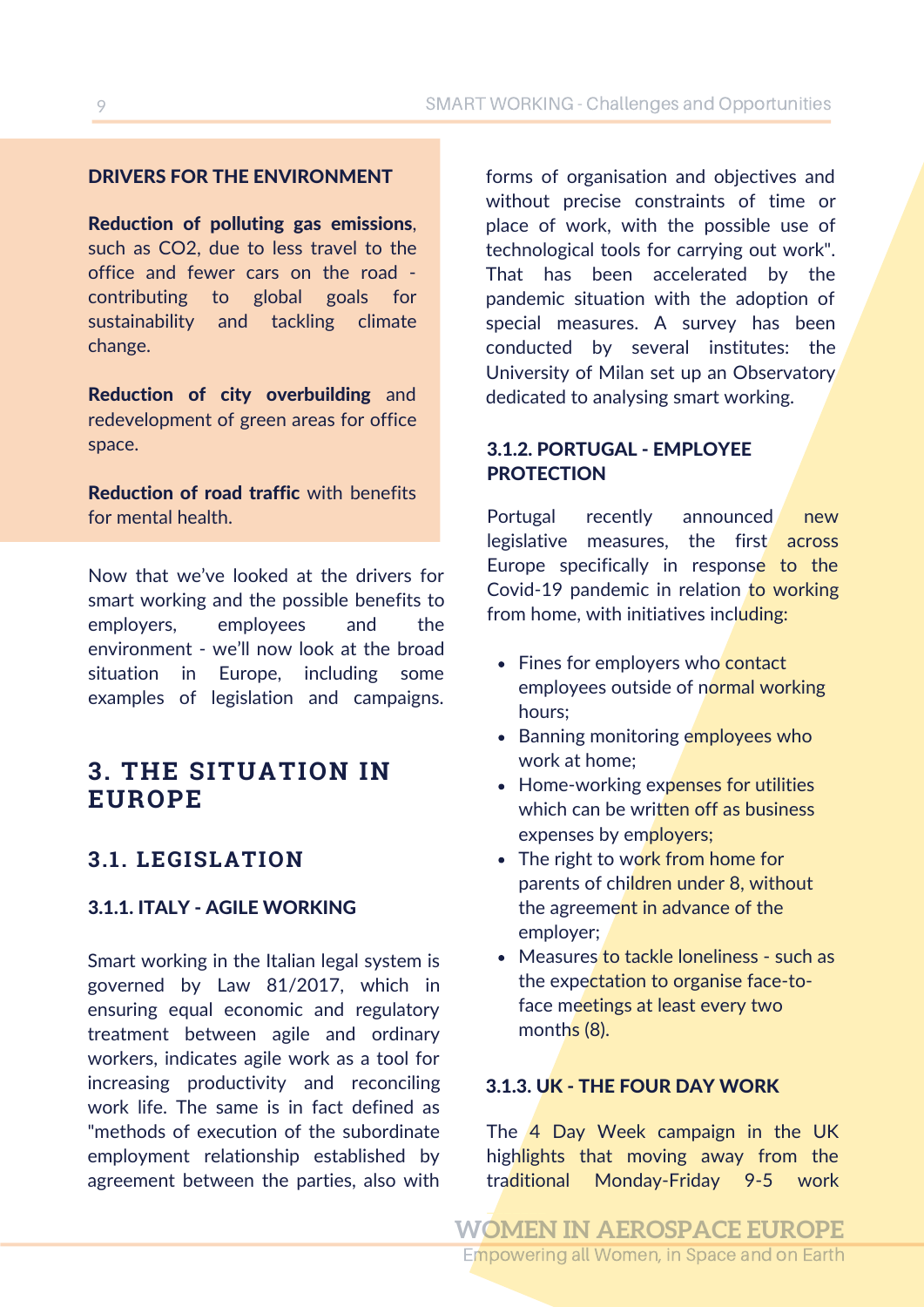pattern to working 32 hours over four days, without a loss of pay, would see the following benefits:

- Workers: better work-life balance, most rest, more time for leisure and 'life admin'
- Employers: attracting better talent and high performance and profits - a Henley Business School study from 2019 saw a trial of 250 firms participating in a four day week making an annual saving of £92bn.
- Economy: lower unemployment, increased productivity and a boost to tourism / leisure industries.
- Society: better mental and physical health, gender equality and strengthened communities.
- Environment: more sustainable lifestyles and reduced carbon footprint [9].

In Iceland, approximately 86% of the workforce have now moved to a four-day week after a successful trial between 2015-2019 [10], and the Scottish government is currently supporting its own six month trial of a four-day week [11].

### 3.1.4. FRANCE - RIGHT TO **DISCONNECT**

In 2017, the French government adapted its Labour Code to include the El Khomri Law – the "right to disconnect''. This is based on the principle that rejects the need for an employee to always be available to be contactable by their employer, that the employee has a right to disconnect from their workplace to enjoy their private life, without punishment.

This was also backed by Members of the European Parliament in 2021 [12] - but beyond not facing punishment for switching off a work phone after hours it does not dissuade employees from, feeling as though they should be switching off their phones and disconnecting, only that they won't be punished for doing so - but in reality, they may see work-related benefits from 'quickly logging on' in the evening, such as being the first to take advantage of an opportunity. Indeed, Portuguese MPs also had the opportunity to ban employers from contacting employees from outside of work hours but chose to reject this [13].

# **4. SMART WORKING IN THE AEROSPACE SECTOR**

Despite the global pandemic, 2020 was a record year for the space industry, with triple the number of satellites launched than in the previous year and increasing the number of satellites orbiting the Earth by 37% [14]. Clearly, the industry has pushed forward in ensuring that launch deadlines are met and that satellite operations can continue nominally.

One of the aims of this White Paper was to investigate how the pandemic affected the working practices of the space sector specifically and to assess if there is a role for smart working in the industry going forward. The authors of this paper wanted to gather anecdotal evidence to highlight how individuals in the space sector have experienced smart working so far including their understanding of smart working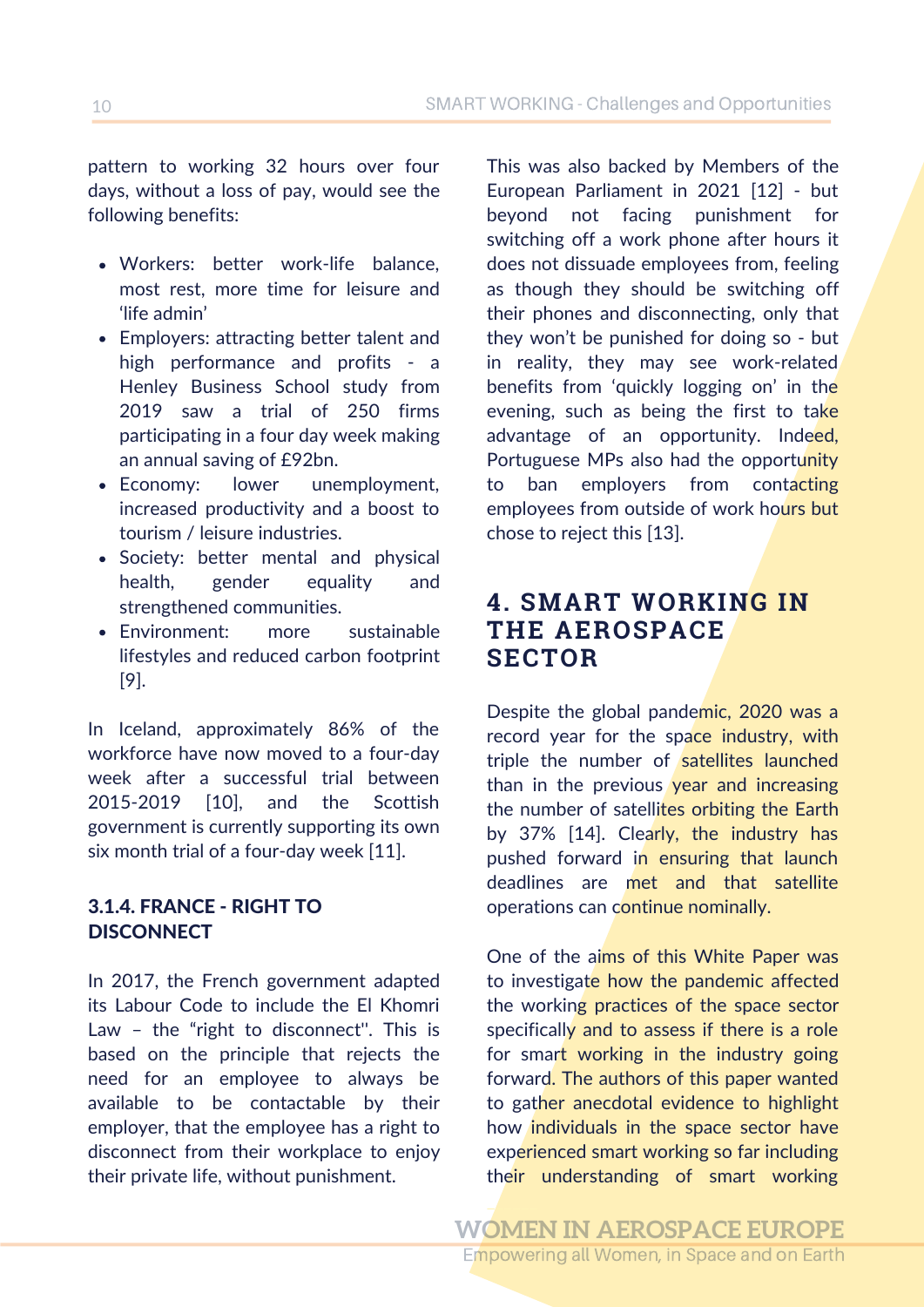practices and how they have been implemented. This was to give more depth to simply reviewing national legislation or HR policies relating to smart working.

We issued a survey and received 41 responses from a wide-range of organisations from the space sector. Whilst the sample size is relatively small, respondents broadly represent the diversity of the sector - from large multinational companies, research organisations to space agencies, with respondents including directors, senior researchers, marketing managers and engineers.

As part of our survey, we asked if there had been any specific procedures that needed to be implemented within the responding company to enable the continuation of space-related operations.

Many respondents answered that satellite commanding and general operations were able to continue remotely by accessing their control centre via VPN, and that most of these facilities had already set this up pre-pandemic so that the switch to fully remote work caused no major issues. VPN's had also been utilised to monitor on-site facilities, with one example including monitoring a vacuum chamber remotely for electric propulsions. The use of VPNs has not entirely been adopted throughout the industry though. It is interesting to note that while many of the private and smaller space companies are utilising this service effectively, larger agencies appear to still operate closed centres and rely on operators to be on-site to perform satellite commanding and control activities.

Respondents were also asked if there were any tasks that they found they could not complete remotely. Clean room monitoring, lab work, experimental test campaigns and manufacturing were all given as examples of such work. However, in most cases workarounds were adopted such as shift work to ensure the minimum number of people were present on-site at a time. Business development and team brainstorming activities were also included as those which were detrimentally affected by remote work, as they rely more heavily on interpersonal relationships which are harder to foster online.

# **5. IMPACTS FOR EMPLOYEES WITH PROTECTED CHARACTERISTICS OR GROUNDS**

Our study suggests that groups have been affected differently while adapting to smart working, and there are some roles that can't be carried out more flexibly such as working in a manufacturing facility amongst other roles.

Smart working has enabled a new focus on the needs of employees with specific characteristics or grounds which are 'protected' in law, relevant here is that organisations cannot discriminate against employees with these character-istics. For example, in the EU Funda-mental Rights Charter - Article 21 on Non-Discrimination states that:

"Any discrimination based on sex, race, colour, ethnic or social origin, genetic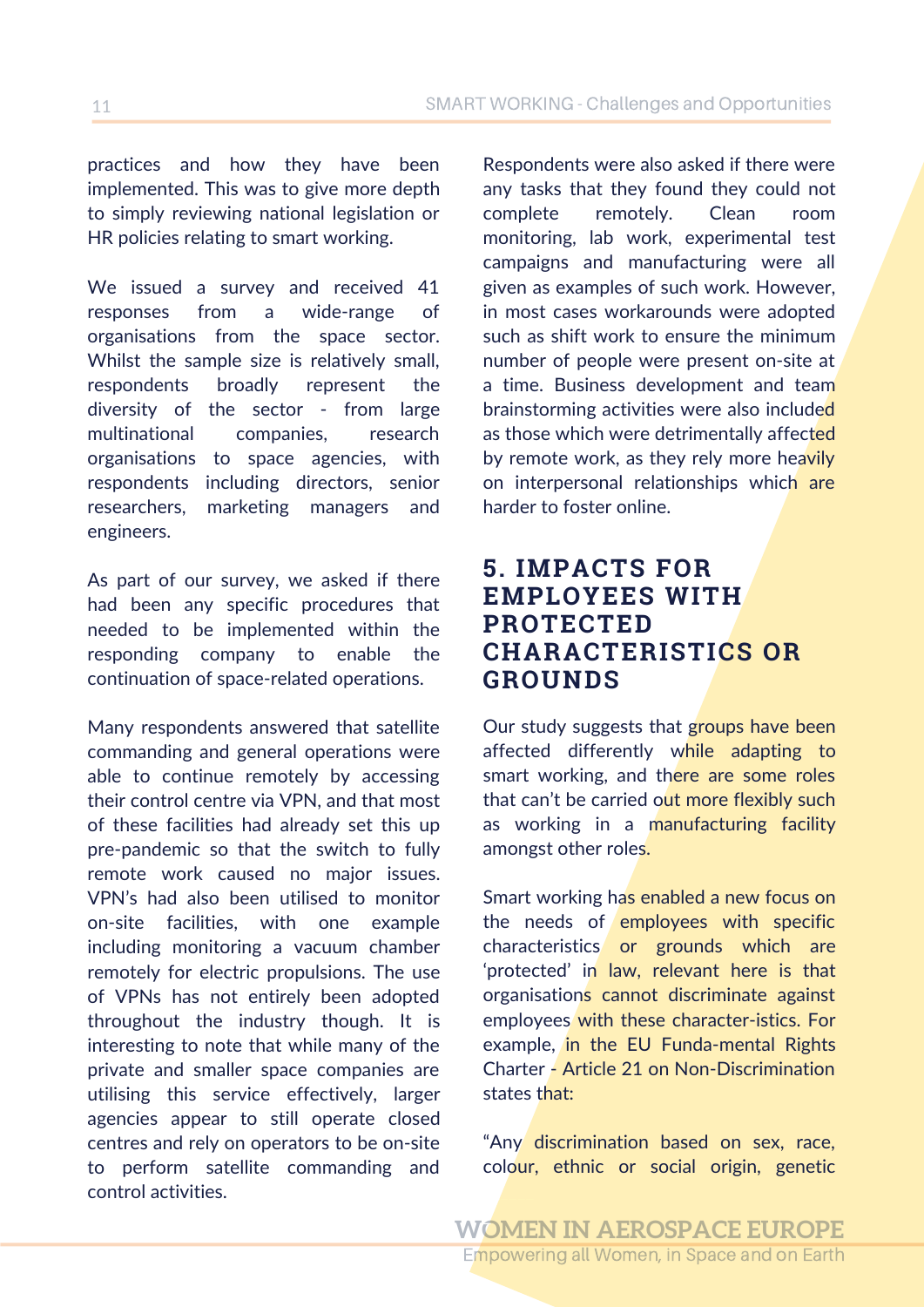\_\_\_\_\_\_\_ features, language, religion or belief, political or any other opinion, membership of a national minority, property, birth, disability, age or sexual orientation shall be prohibited [15]".

Recent data from PwC suggested that older workers were more likely to want to return to an office [16], whereas younger workers may be less encouraged, but this needs to be managed with assumptions that younger workers, especially in more urban areas with crowded and more expensive housing, may have less space to work effectively from home.

In this section we will look at how workers with protected characteristics may be affected by different policies, before concentrating on young professionals.

#### 5.1. GENDER

McKinsey's 2021 report on Women in the Workplace, whilst focussing on women in the American workforce, highlighted that the Covid-19 pandemic saw women, in particular mothers with younger children, wanting to pause or stop altogether their careers, and not putting themselves forward for promotion, citing reasons including: lack of flexibility from employers, presenteeism, caring responsibilities, feeling unable to share their experiences and challenges with colleagues and not being able to bring their 'whole self' into work [17].

#### 5.2. CARING RESPONSIBILITIES

As women tend to take on more of the

household and childcare duties then men they are more likely to stay in the remote working model after the pandemic and choose not to come back to the office. There is a concern that women may be more adversely affected by remote working then men, in that it might jeopardise their career development opportunities. Globally, the International Labour Organisation estimates that in 2018, women dedicated 3.2x more time on unpaid care work than men: 4 hours and 25 minutes compared to 1 hr and 23 minutes a day for men [18] and working from home has affected caring relationships – for example, the parents who did not have to spend time travelling to their workplace, but had to be on-call to care for young children or others. The previously mentioned McKinsey report also mentioned that carers were less likely to share their experiences of caring with colleagues. This can limit the development of effective working relationships, teambuilding and cohesion and may also hinder their opportunities for development and career progression. While it is important that women are given the same opportunities as men to develop their careers, companies will have to ensure that a person's career progression is not harmed if they continue to work remotely.

Those with caring responsibilities may also want to consider their commute from work to other care facilities, hospitals or schools. There may be an increase in carers entering the workforce, but there also may be an increase in the number of workers with caring responsibilities for those suffering with the effects of long Covid.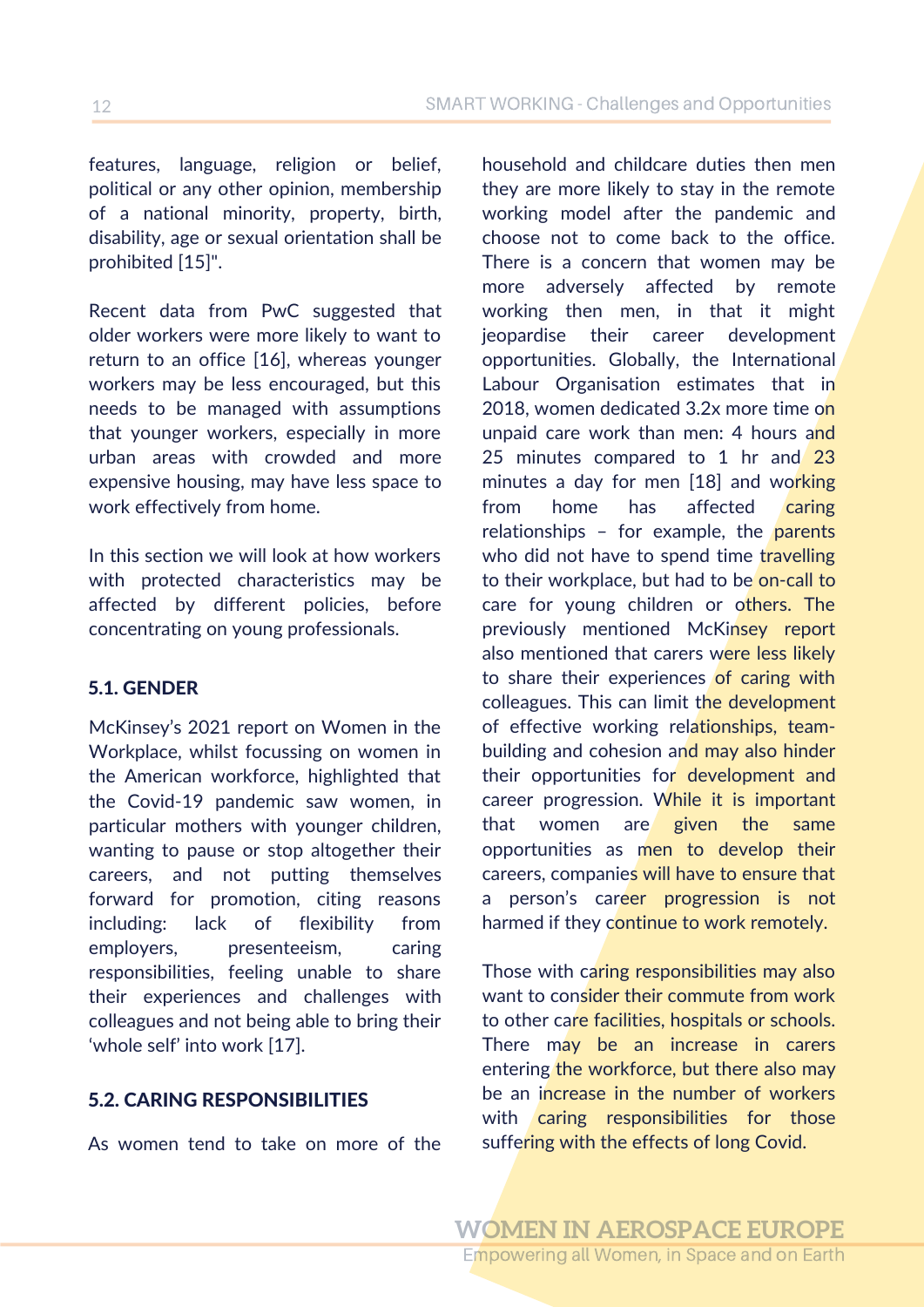## 5.3. DISABILITIES

According to a May 2020 European Parliament briefing, one in 6 adults in the European Union has some kind of disability [19]. An office worker with a physical disability may have made adaptations to their working environment at home that may be more suitable than what is available to them in the office.

Moving away from purely office-based working for those in desk-based roles, could this see a potential increase in the amount of people with disabilities entering the workforce with barriers to work being removed?

Other benefits of flexible working for workers with protected characteristics should also be acknowledged, such as pregnant workers not needing to face a daily difficult commute, or workers being able to observe religious practices more easily from home.

#### 5.4. YOUNG PROFESSIONALS

Many companies have rapidly adapted their working practises to facilitate remote working; but how many have considered implementing policies to support young professionals just entering the workforce during this period? For workers in the early years of their careers, remote working can cause feelings of being disconnected from both their teams and the company culture.

This problem may be further amplified for recent graduates who were hired during the pandemic who are at risk of receiving poor on-boarding due to companies not having a standard practice to on-board employees remotely and who may struggle to build relationships with colleagues.

Some recent studies have shown that young professionals are concerned that remote working will have a detrimental impact on their careers and leave them at a disadvantage for promotions and career development opportunities. A study conducted by Universum [20] surveyed 18,000 people in the UK workforce and found that young professionals are concerned about the impact of remote working on their future earnings, their self-confidence and feelings of isolation. The study found that 30% of young professionals were concerned that remote working would affect their earning potential, 43% were struggling with their self-confidence in their ability to perform their duties and 57% were concerned about missing out on social connections and feeling isolated.

It is clear that the ability to be physically present in the office and other work events is very valuable for young people in particular. Learning managerial/ teamwork skills, how to manage conflicts, office etiquette, crisis management and the standards of behaviour for client interactions and work events are only some examples of the important soft-skills that are learned during the first few years of working. Such soft-skills can be difficult to pick up and translate during a Zoom call, but can be honed by observing how other senior colleagues handle these scenarios.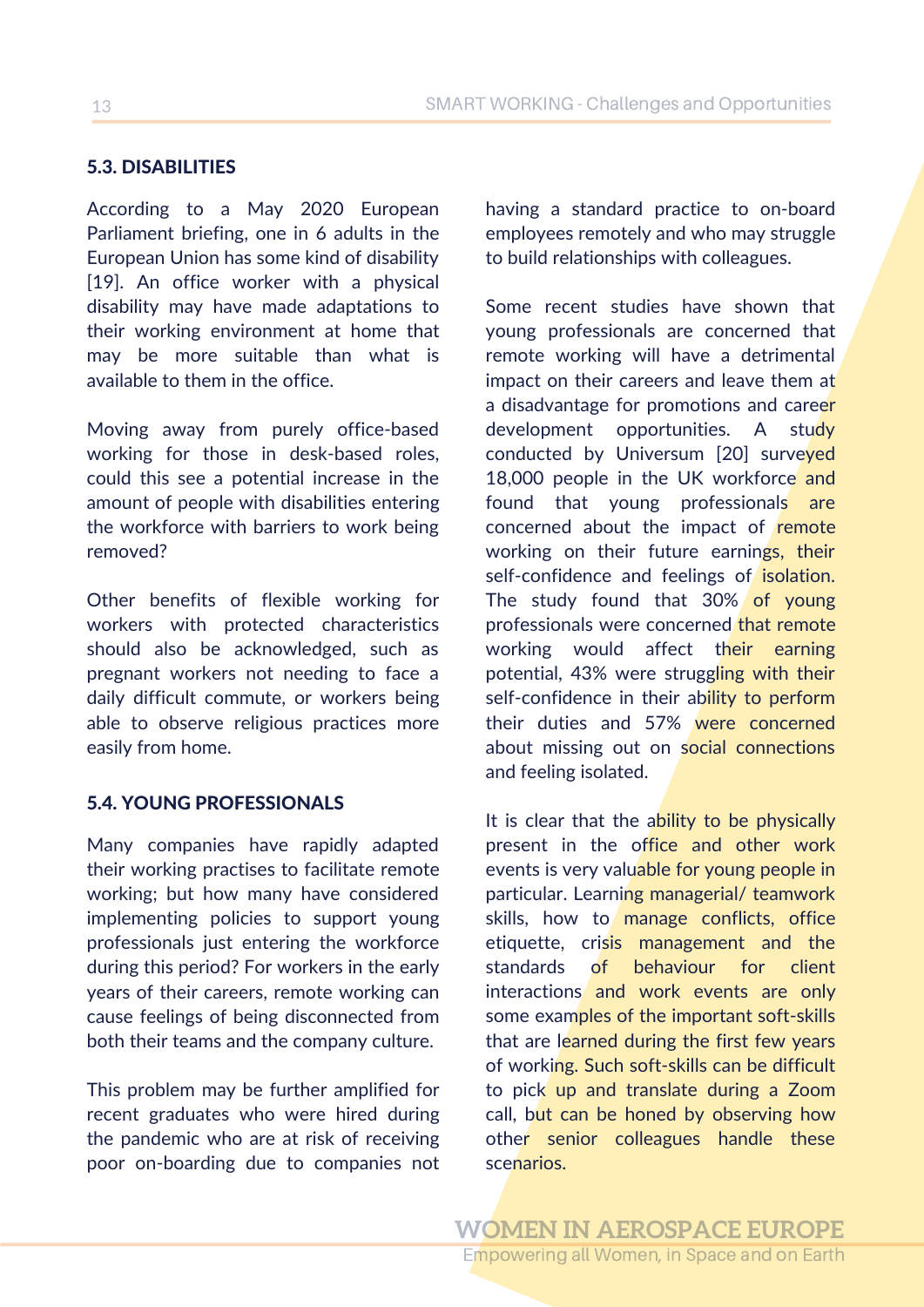Gaining these interpersonal skills early can support them in driving their careers forward and to perform adequately at the next level. In addition to building their skillset, growing relationships with colleagues through small interactions during the day can in turn help them to feel more comfortable in asking for support when they need help solving a work related problem, in turn helping them to grow in confidence in their position.

Additionally, many positions in the space industry require a certain degree of learning on the job and depend on employees gaining skills that are not necessarily taught during university, such as satellite commanding and managing test campaigns. By working remotely full time, young employees are at risk of losing early career development opportunities and hindering their ability to gain the required job skills quickly.

As part of our survey, we asked respondents if their companies had any particular tools or frameworks in place to manage the transfer of knowledge and skills to support young professionals and new employees. The answers to this question were varied. Some organisations have robust structures in place to support new starters such as mentoring schemes, networking programmes, training and regular check in meetings with line managers to clarify any uncertainties. Another approach that respondents felt was beneficial was to be paired with a more experienced colleague in order to shadow them and learn from their behaviours. In some cases, attendance to

the office was mandatory for the new starters at the beginning of their employment before allowing them to switch to remote working, in order to support their on-boarding and to ensure that they were comfortable with the job beforehand. However, many respondents answered that there was no structure in place at all and that while some were in the process of creating such schemes, others felt that they were left to create an on-boarding programme in an ad-hoc manner for each new starter. In these cases, there was also no way to facilitate a transfer of knowledge when employees leave their position, resulting in an overall loss of skills to their teams.

Separately, respondents were asked if they were satisfied overall with the training provided for new employees and if they had any suggestions for *improvements*. Again, the answers were mixed. Those that felt that their company provided sufficient training and had a framework in place to facilitate the transfer of knowledge were satisfied overall but felt that there is room for improvement. Unsurprisingly, those that felt their company did not have a structure in place to support new employees answered that they were dissatisfied. The suggestions for improvements have been incorporated into the 'Recommendations' section of this paper.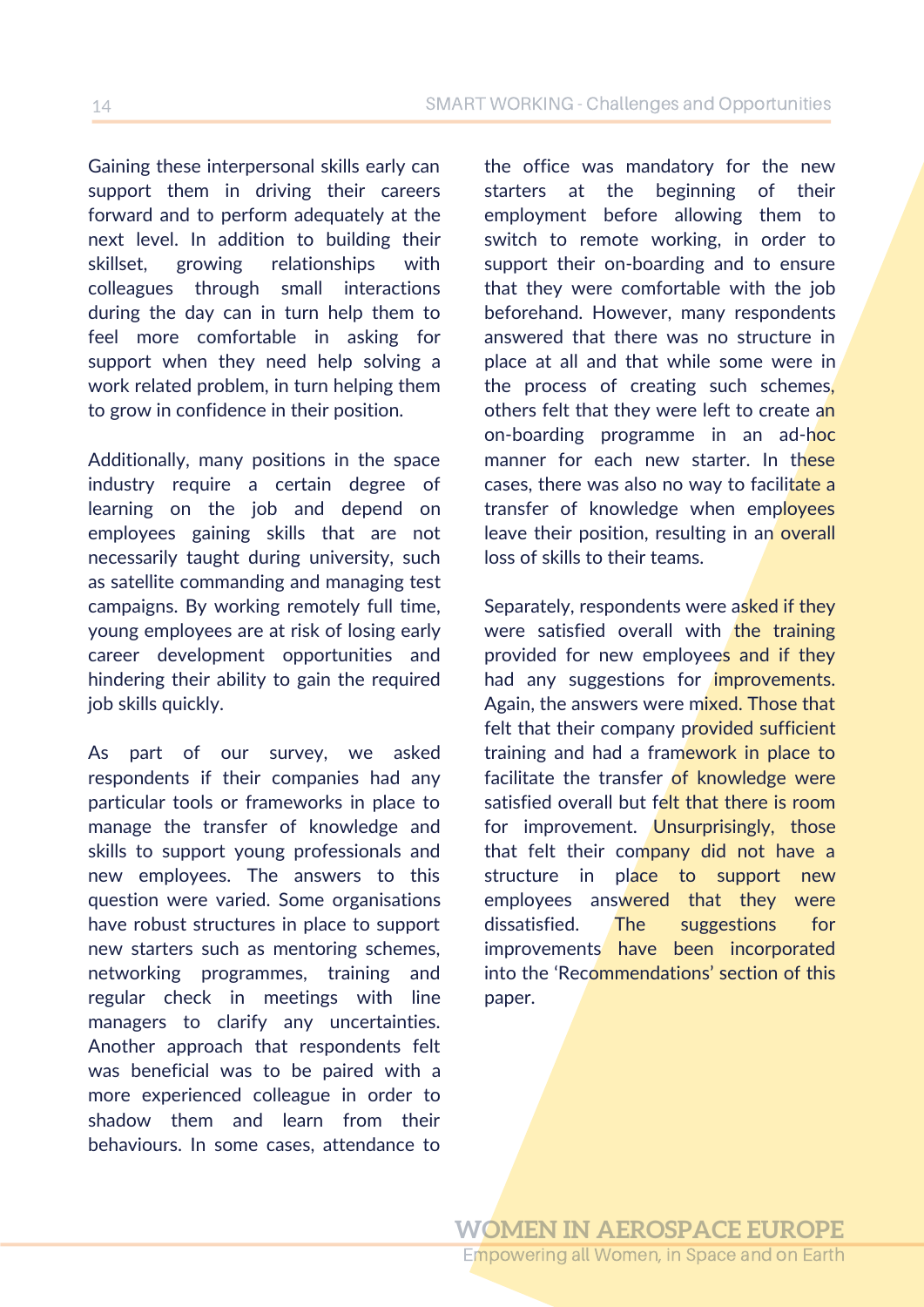# **6. MAIN STAKEHOLDERS**

In this paper we have chosen to focus on Employers, Line Managers and Employees. Each has a different set of responsibilities towards organisation. Issues arising from smart working affect these stakeholders in a different way, their functions are interconnected hence; their respective approaches have to be addressed collaboratively for smooth working of organisation.

Previously we looked at the advantages of smart working but there are clearly some disadvantages and issues. We are going to address a few of them, which have been instrumental in shaping new workplace cultures.

### 6.1. ISOLATION

The first and foremost issue is 'isolation'. This can be from society or from professional contacts. Working alone from home can isolate people from their peers. Many people from diverse levels of organisation have been struggling to keep up with it. From an employer's point of view, this can be addressed by designing and shaping organisational values to tackle isolation, with provisions like wellbeing counsellors and regular health and safety assessment. Use of digital tools such as setting up online communication channels in the organisation like Yammer can start conversations for employees working remotely. Many employers cited the issue at an early stage, they told employees to use cloud based software like Office365,

Google Workspace for better sharing of resources.

Line managers are the link between employers and employees. Training and supporting managers to help employees build meaningful connections in the team goes a long way.

Line managers are trained to alter their management style in terms of communication and motivation. They started emphasising on video conferences, calls over emails and regular catch up sessions with the team. Many managers can use company's wellbeing counsellor services to help employees feeling depressed and alone. They try to generate more trust in the team by taking regular feedback. As part of our survey, we asked respondents who were managers if they felt comfortable and sufficiently trained to support employee's mental health during this time. 50% reported that they were comfortable, but that they had received no training and 26.9% answered that they were comfortable and had received training. 19.2% reported that they were not comfortable and that they had not received any training, while only 3.8% reported that they were not comfortable but that they had received training.

Employees are also tackling the issue of isolation in their own way. More and more employees are adopting hybrid ways by working at least one day from the office. They take advantage of flexible working to increase social interaction, join or form groups within organisations for regular social connection.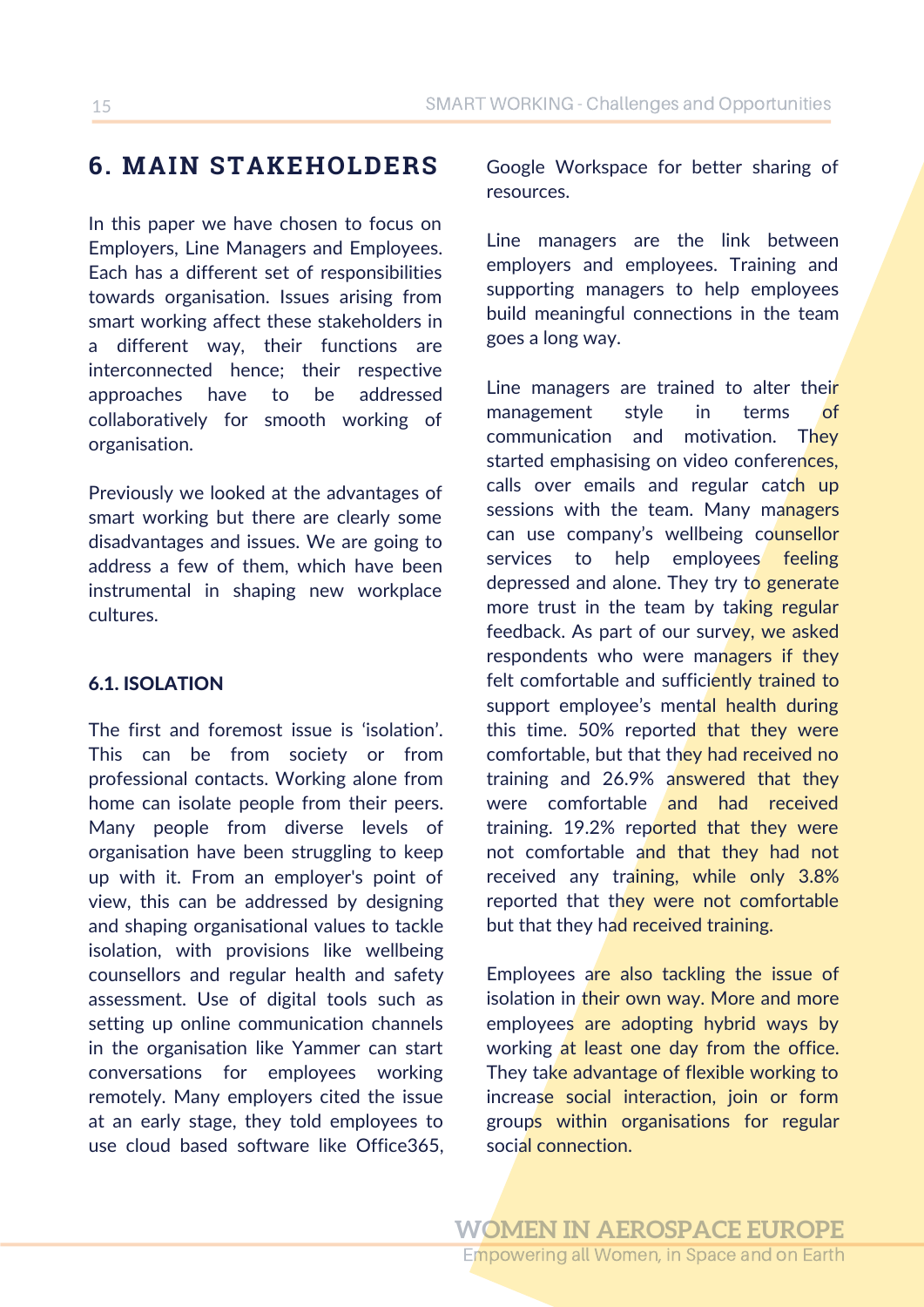No - not comfortable and no training received 19.2% No - not comfortable but training received 3.8% Yes - comfortable but no training received Yes - comfortable and training received 26.9%

If you are a manager, do you feel comfortable and sufficiently trained to support employees mental health during this time?

As part of our survey, respondents were asked how important they consider the social aspect of their work in relation to team building. Over 50% answered that they considered it important or very important so there is clearly a need to ensure that the social aspect of work is not overlooked in the move to remote working. When asked if there were any practises that had been implemented by their organisation to improve this, many respondents answered no but for the few who's companies had tried to facilitate social gatherings they suggested that organized teams calls for coffee breaks and quizzes worked well, as well as participating in online escape rooms and dedicated chat groups for discussions unrelated to work.

#### 6.2. PRODUCTIVITY

Due to the pandemic, smart working became a common thing sooner than imagined. To maintain the same productivity as before, Employers have been emphasising on using new technologies and new ways of working to recruit, retain and develop the workforce. Line managers can  $\overline{play}$  their part by avoiding micro-managing and giving more autonomy to their team to improve productivity. When workers decide where they want to work from then their productivity is highest.

As part of our survey, those who were managers were asked how confident they feel leading a team remotely. Over 50% answered that they were confident to do so, with only 3.7% answering that they were not confident and 7.4% answering that they had some confidence but felt they could improve.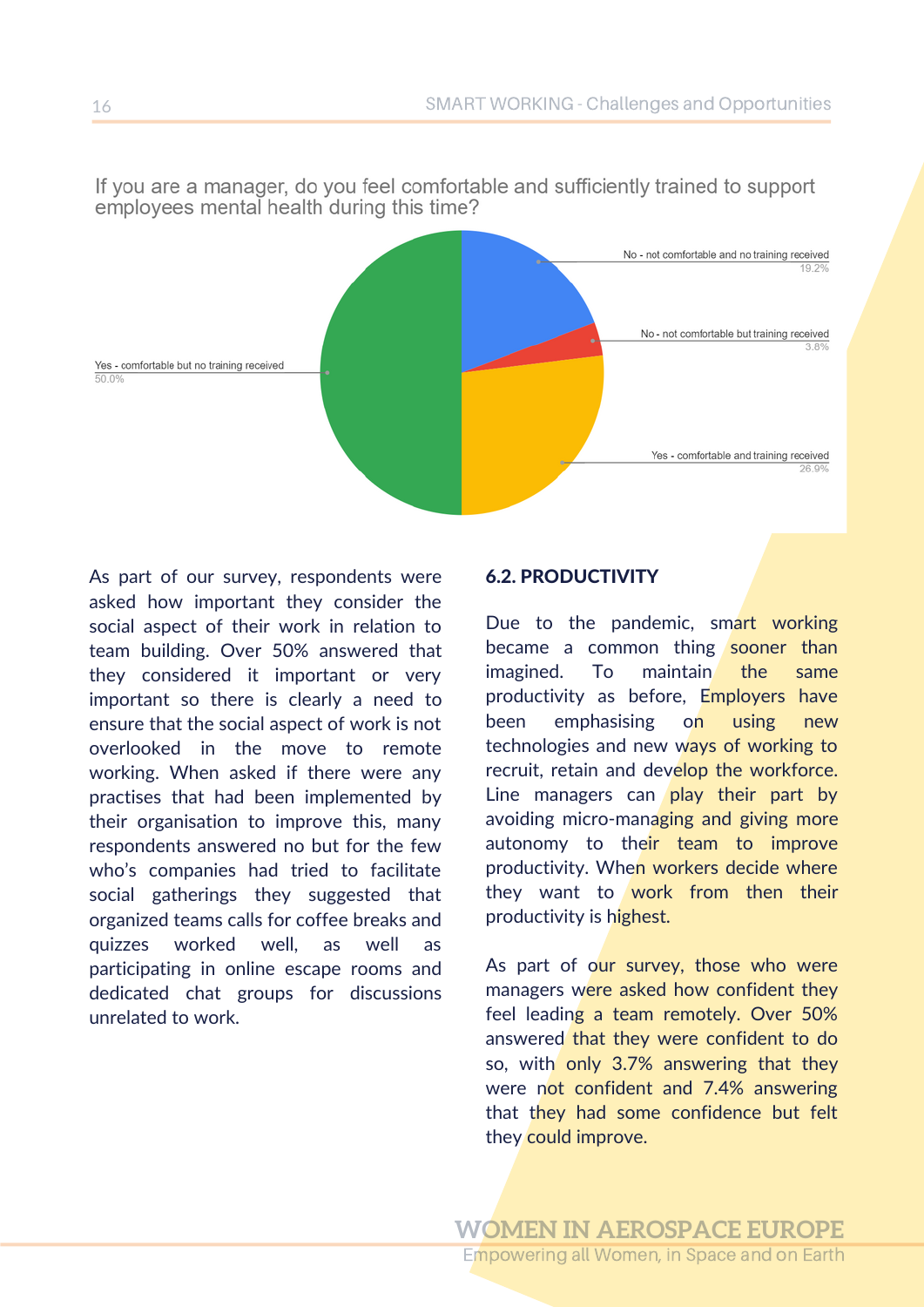

#### If you are a manager, do you feel confident to lead the team from a distance?

It is now an established truth that some of the tasks, which need team work, are better performed from the office. Experienced workers tend to work better from home, getting the best concentration from their home office. Going one-step further, employers have now started to give autonomy to employees to decide how many hours to work, how many days to work. Work from home trend is changing to work from anywhere for the better. When everyone is working from different locations in different time zones, it is best to try non-concurrent communication, such as the idea that everyone can respond to emails first thing in their morning. To retain the same workforce, employers can also adopt phased retirement, job sharing to reduce the work hours so people can continue to work with organisations longer.

As part of our survey, respondents were asked if their company used any specific tools to monitor productivity during periods of remote working.

While some answered that online tools were available to monitor employee's connection time to their company's network, the majority answered that no tools were in place. Instead, many organizations were using the on time delivery of project milestones as an indicator of productivity and thrusted that employees were completing their tasks on time. In some cases, verbal feedback was regularly collected from employees about how they could improve team productivity which was then discussed at senior levels to consider if changes to company policy were needed. The majority of respondents answered that they were happy with how productivity was being monitored, with only a small number reporting that they either weren't happy or that the practices used could be improved.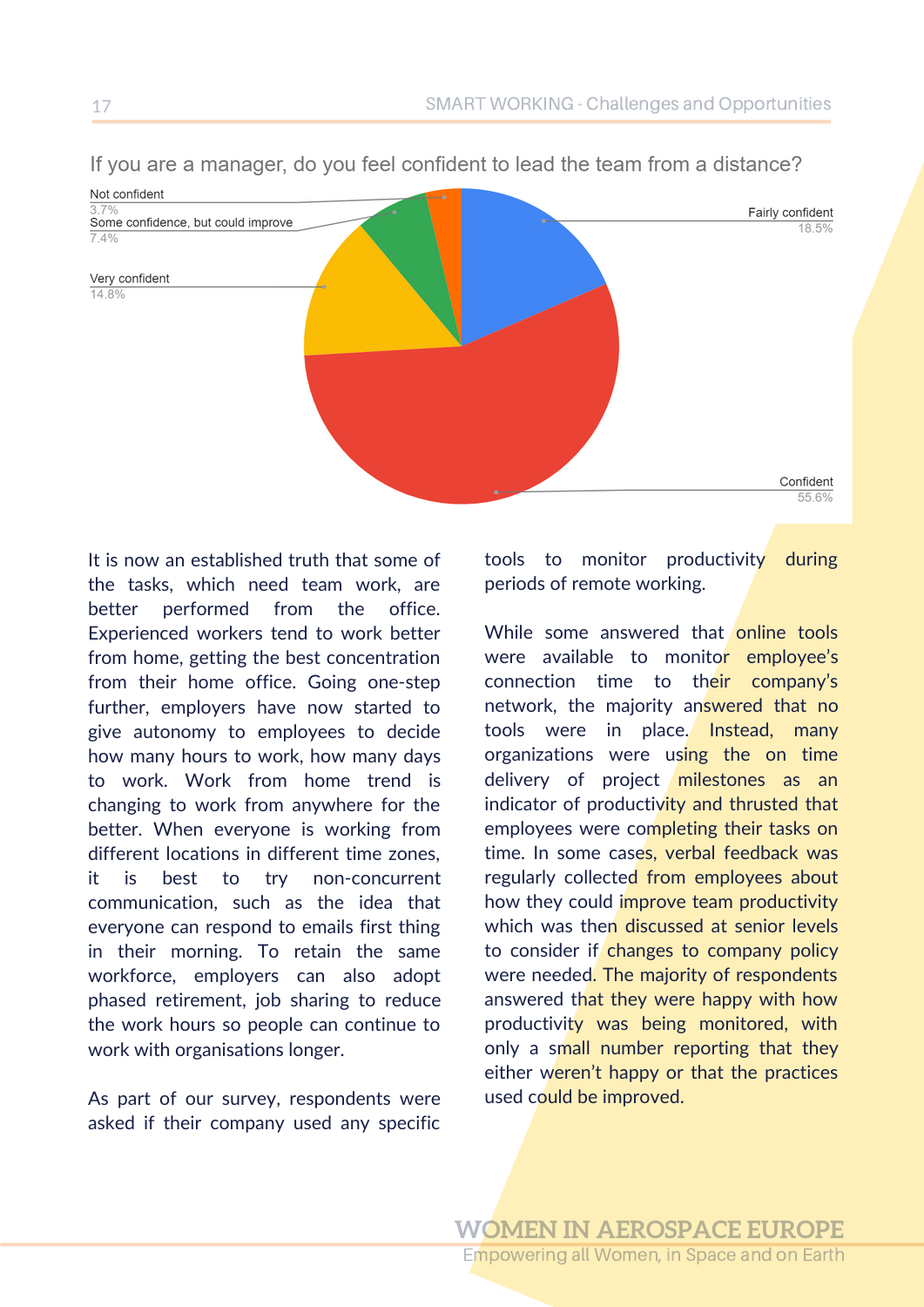#### 6.3. INFRASTRUCTURE

In order to manage smart working successfully, investing in IT infrastructure and everything supporting it is of paramount importance. Cloud integration is one of the top priorities. These services help to ensure a secure connection between an organisation's public applications and private data.

A solid Cloud strategy will avoid security breaches in an organisation's IT environment, which could lead to compromise of sensitive data.

At the same time, Employers should ensure that they have an effective communication strategy in place. This involves keeping team members connected in a way that adequately replaces in-person contact. There are countless benefits to having healthy and consistent communication such as building relationships, collaboration, welcoming new ideas and conflict resolution.

In addition to emails and texts, technologies like Microsoft Teams, Zoom, Skype and other video conferencing solutions give employees more access to each other. This keeps them engaged, with consistent information to carry out their responsibilities as smoothly and efficiently as possible.

Equipment such as laptops and accessories, ergonomically fit desks, chairs and other supporting furniture are fundamental for remote working.Line managers need to make all employees

aware of their allowance and policy for purchasing such equipment, encourage employees to utilise the offer, and approve requests for equipment promptly.

All remote working solutions need to be tested against a set of functional requirements to ensure that they provide a base level of reliability. Of course, this may not always be possible in light of the rapid rollout that has happened in this crisis. But eventually it becomes necessary to continue to pursue service testing, since the ability to catch and fix issues early in the deployment cycle will help reduce the disruption that follows.

#### 6.4. WORK/LIFE BALANCE

All the employees face the challenge of finding the right work-life balance. The ability of employees to deal with the successful combination of work, family responsibilities, and personal life is crucial for both employers and family members of employees. Increasingly, the notion of always being online and available, or 'presenteeism' (where employees work longer hours than is required to meet the perception that they are 'there' or present) has become more apparent during the Coronavirus pandemic and the increase in working from home.

It benefits us all to be able to disconnect, to rest and recharged. A 2019 Myers Briggs research paper discusses how employees benefit from a workplace culture that promoted 'disconnecting' during their free time reduced the chances of being in a 'high stress' group [21].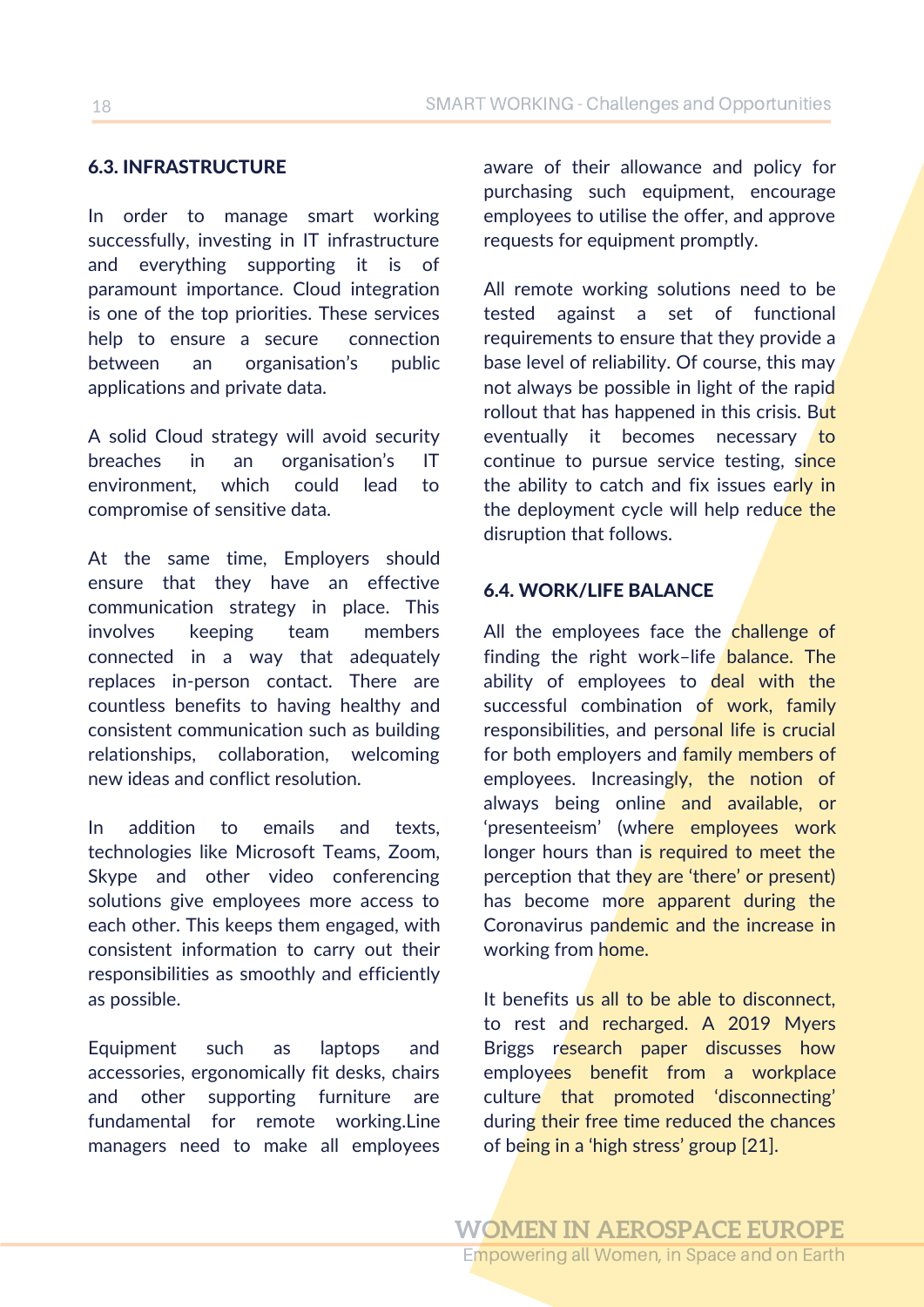One more very useful thing line managers can do is encourage healthy boundaries in work and personal life. This will assist employees in having better mental health and in turn increasing their productivity.

Employees can decide a suitable schedule for work and introduce regular breaks in it to get refreshed. When employees can maintain a good work-life balance, they can keep their motivation and positive energy. They should also take good care of their health and mind and protect themselves from being consumed by social media.

# **7. QUESTIONNAIRE**

The respondents to our survey stated that they largely had a good/very good understanding of smart working, but a very even response on rating the introduction of smart-working into their organisation:

These findings were interesting and support the argument that smart working needs to be introduced properly, and that it can be done badly. Organisations need to take time and make sure that they are resourced (financially but also in terms of staff) to ensure that guidance, policies and procedures are effective - introduced and maintained for the right reasons.

Regular review of smart working tools to ensure that they're effective, alongside organisations being adaptable and willing to embrace future smart working tools need to be part of an organisation's approach to smart working.

Similarly, workers need to be engaged to embrace smart working tools, for example by organisations communi-cating the benefits and providing appropriate training and upskilling.



Empowering all Women, in Space and on Earth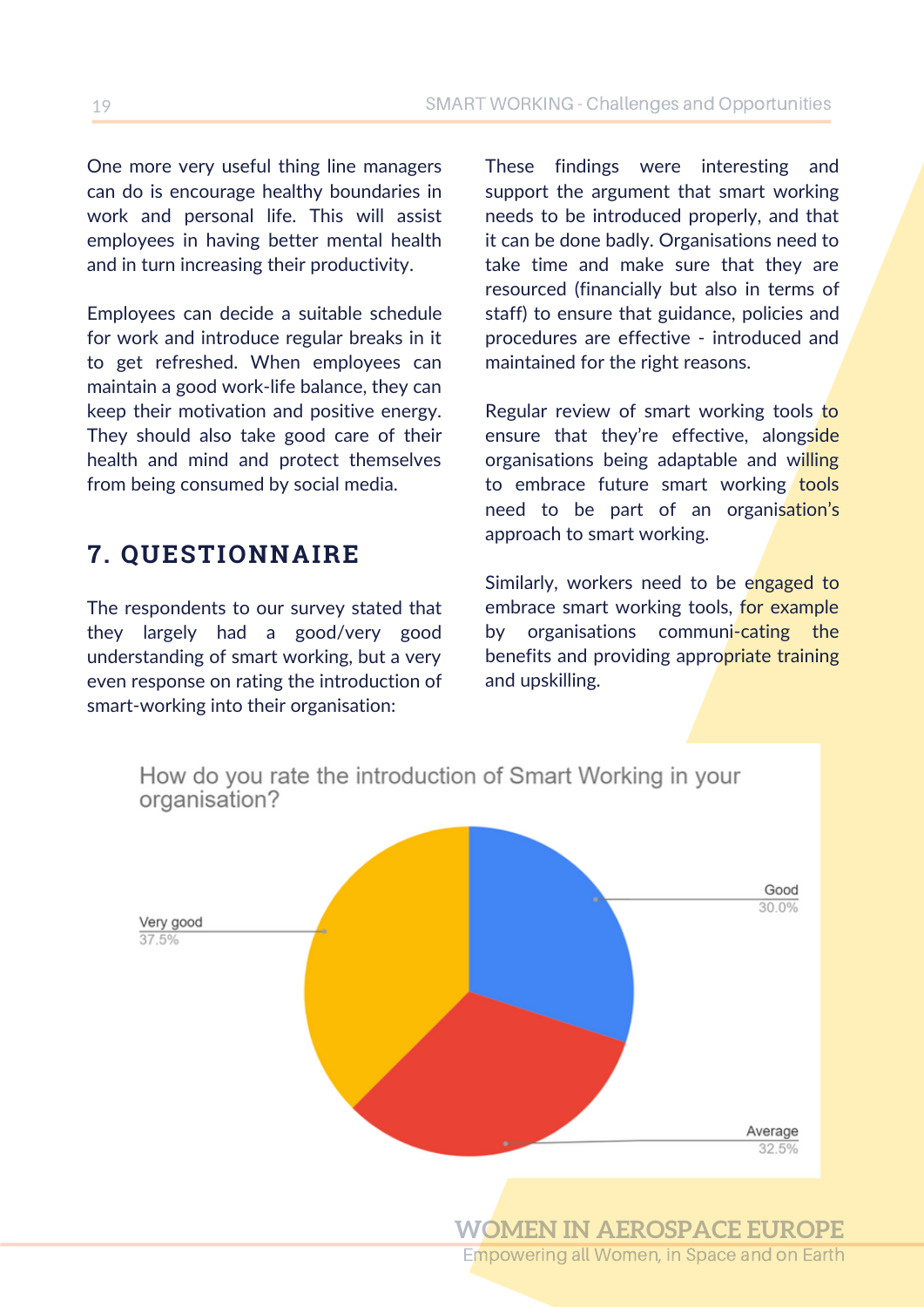Other broad conclusions from the survey: improve the attractiveness of job positions

- Workers value being able to choose their working hours and days, and have some autonomy over how they work. However, this autonomy must be balanced with the needs of the organisation to ensure that organisations can plan and provide, whilst ensuring that their objectives can be met.
- Organisations have prepared workers differently for working from home guidance on how to run effective smart meetings and work flexibly alongside setting clear expectations for smart working are always welcomed.
- Respondents also mentioned that productivity tools do not always measure what needs to be measured and there should be a focus on performance rather than the amount of time an employee spends logged on to their computer.

For employees, smart working is a way to optimise schedules, save commuting time and costs, and achieve a higher quality of life. The majority of the workforce around the world have accepted a permanent or quasi-permanent smart working schedule. Smart working generally yields lesser-fixed costs and enhanced retention rates. This is the reason firms around the world are favouring this new way of working. The flexibility brought by the transition to this new way of working can also help to for millennials as well as to reduce employee churn rate. From a societal standpoint, the benefit of labour pool inclusivity should also be considered. Smart working broadens job opportunities for people with difficulties in accessing offices, such as those with physical disabilities or who have caring responsibilities at home.

In the future, the demand for smart working is only going to increase. Quite simply, there will need to be offices that are more flexible. In particular, we expect to see higher demand for suburban and rural flexible offices as people work closer to home. Flexible offices will become even more integrated into communities leading to long term structural change. Flexible working will change the work culture to suit employees as well as employers. Though there are many challenges in the way forward, there are solutions which can be used for betterment of corporate life.

# **8. THE WAY FORWARD 9. RECOMMENDATIONS**

This section lists the recommendations to improve Smart Working for each of the stakeholders identified. These recommendations have been gathered from extensive research and feedback provided by the survey respondents on the policies and practises they felt were either contributing to, or currently missing from, their ability to work effectively in a remote environment.

For Employers, many of the respondents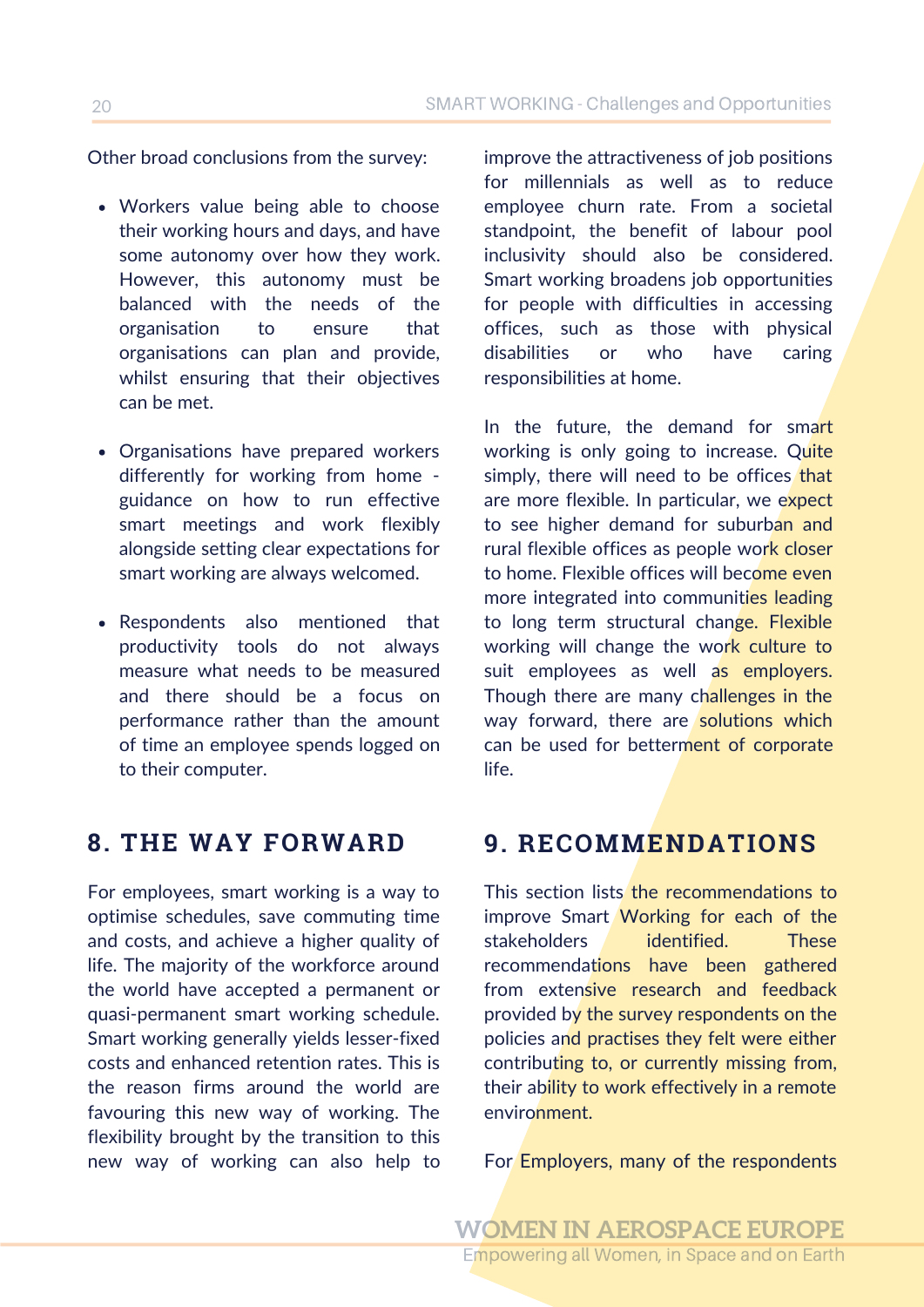<sup>21</sup> SMART WORKING - Challenges and Opportunities

to the survey reported that their company was going to adopt a remote working model going forward.

In this case, it is important that they have robust mechanisms in place to support all staff in working effectively and in assisting any new recruits to ensure they will be successful in their new role. For Line Managers, the onus tends to fall on them to ensure that their team feels supported and can carry out their work in a timely manner. Smart working broadens job opportunities for people with difficulties in accessing offices, such as those with physical disabilities or who have caring responsibilities at home.

Ensuring that this support can continue in a remote manner while still trying to maintain the integrity of the team may increase the pressure on Line Managers in the future, so it may be the case that alternative methods of monitoring team productivity are considered. For Employees, there are both advantages and disadvantages to working remotely as have been discussed in this paper. It is up to the individual to make sure that they are getting the most out of remote working and optimising their workload with a smart approach.

#### 9.1. EMPLOYERS

Ensure that an effective communication strategy is in place to regularly update employees on company news, available training and support.

- Ensure that a standard practice is in place to on-board emplyees remotely. To tackle this, some companies are developing digital onboarding and knowledge transfer platforms for introducing the company culture, for training purposes and to meet other new recruits. Salesforce for example, has set up a digital communications and resource library to host media that will help new starters grow in the company. This includes online resources for training and short videos from top sales associates to share best practices and tips [22]. Deloitte has invested £30million on learning and development tools, including a virtual induction programme to help new starters to build their soft-skills and has gamified "networking quests" to teach employees about building contacts. The tool is also developed with mid-career professionals in mind as it contains training on leading teams in a virtual environment [23].
- Create or tailor training so that it is more specific to the individual role of the new employee. Company training can sometimes focus too much on the overall structure and governance of the company rather than the day to day expectations of the role. A soft-skills training could also be beneficial for those who may not have much experience with interpersonal relationships in a professional setting.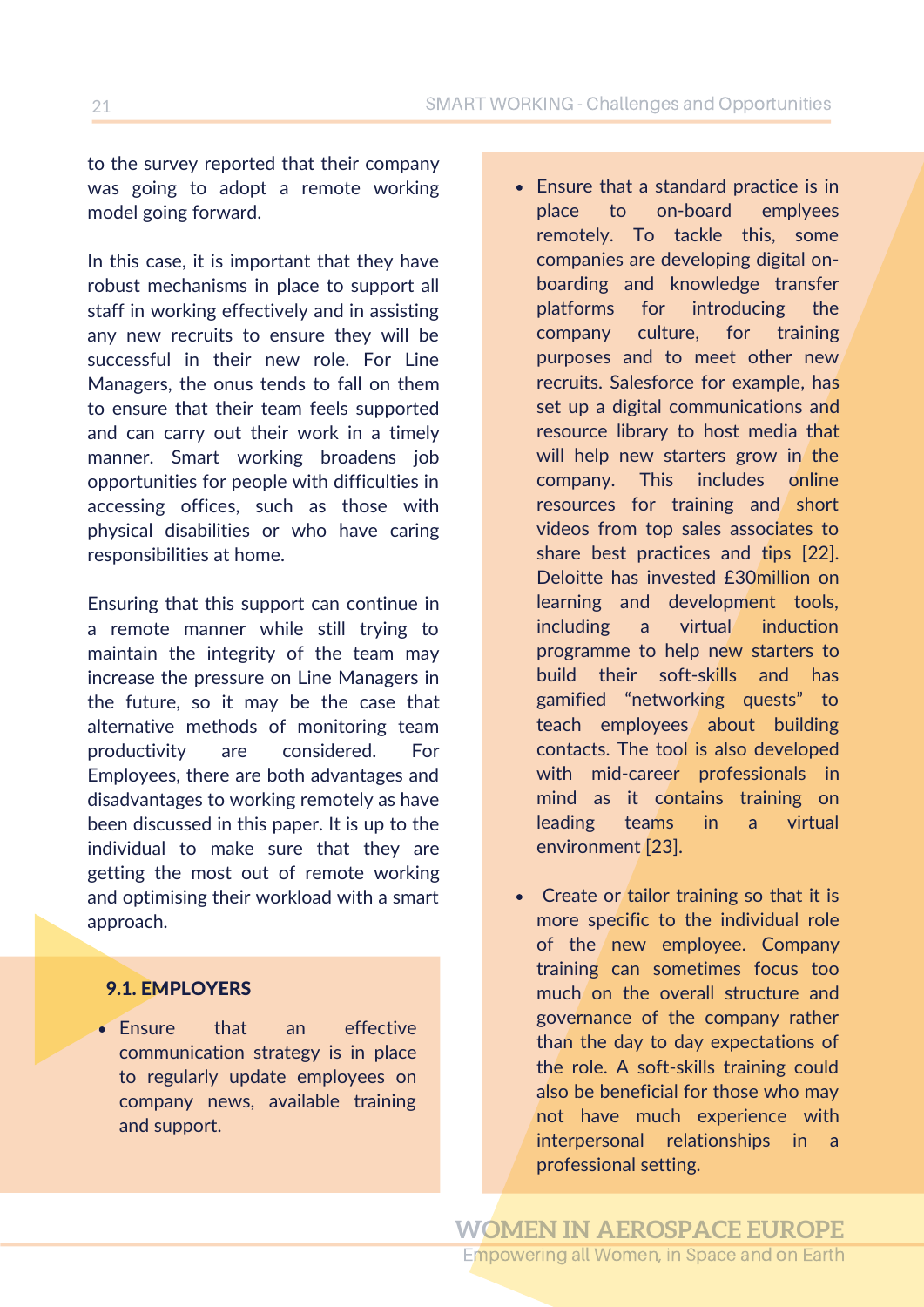- Create or tailor training so that it is more specific to the individual role of the new employee. Company training can sometimes focus too much on the overall structure and governance of the company rather than the day to day expectations of the role. A soft-skills training could also be beneficial for those who may not have much experience with interpersonal relationships in a professional setting.
- A structured mentorship programme would be of benefit to all employees but young professionals in particular, allowing them to learn from the experiences of more senior colleagues. Increasing the use ofmentoring for companies who will continue their remote working policies would help to ensure that new hires feel connected to the company and support their on-boarding process more effectively.
- The introduction of a buddy system. This could be separate to a mentor in that it could be a colleague at the same level of the new employee to help them assimilate quicker into the team and answer any questions that they may not want to ask their line manager directly. Young employees could benefit from this as they may feel unable to ask questions when they are unsure of something for fear of coming across as inexperienced or unequipped to do the job.
- The provision of training and support to line managers to ensure they are comfortable with managing teams remotely and are aware of best practices.
- In the case where remote working is to be available to all employees, new starters should attend the office in person for a minimum number of days per week to improve the societal aspect of the work and allow them to become more comfortable in the role with in-person support if they have questions.

#### 9.2. LINE MANAGERS

- Management by results rather than presence, to incentivize employees to perform tasks nominally, rather than focusing on the time 'clocked in' to assess performance. IT would be helpful to avoid micromanaging and to give more autonomy to the team to try to increase productivity. To support this for performance reviews, it will be critical to set clear objectives to assess the performance of the employee over the year.
- Management by results rather than presence, to incentivize employees to perform tasks nominally, rather than focusing on the time 'clocked in' to assess performance. IT would be help-ful to avoid micromanaging and to give more autonomy to the team to try to increase productivity.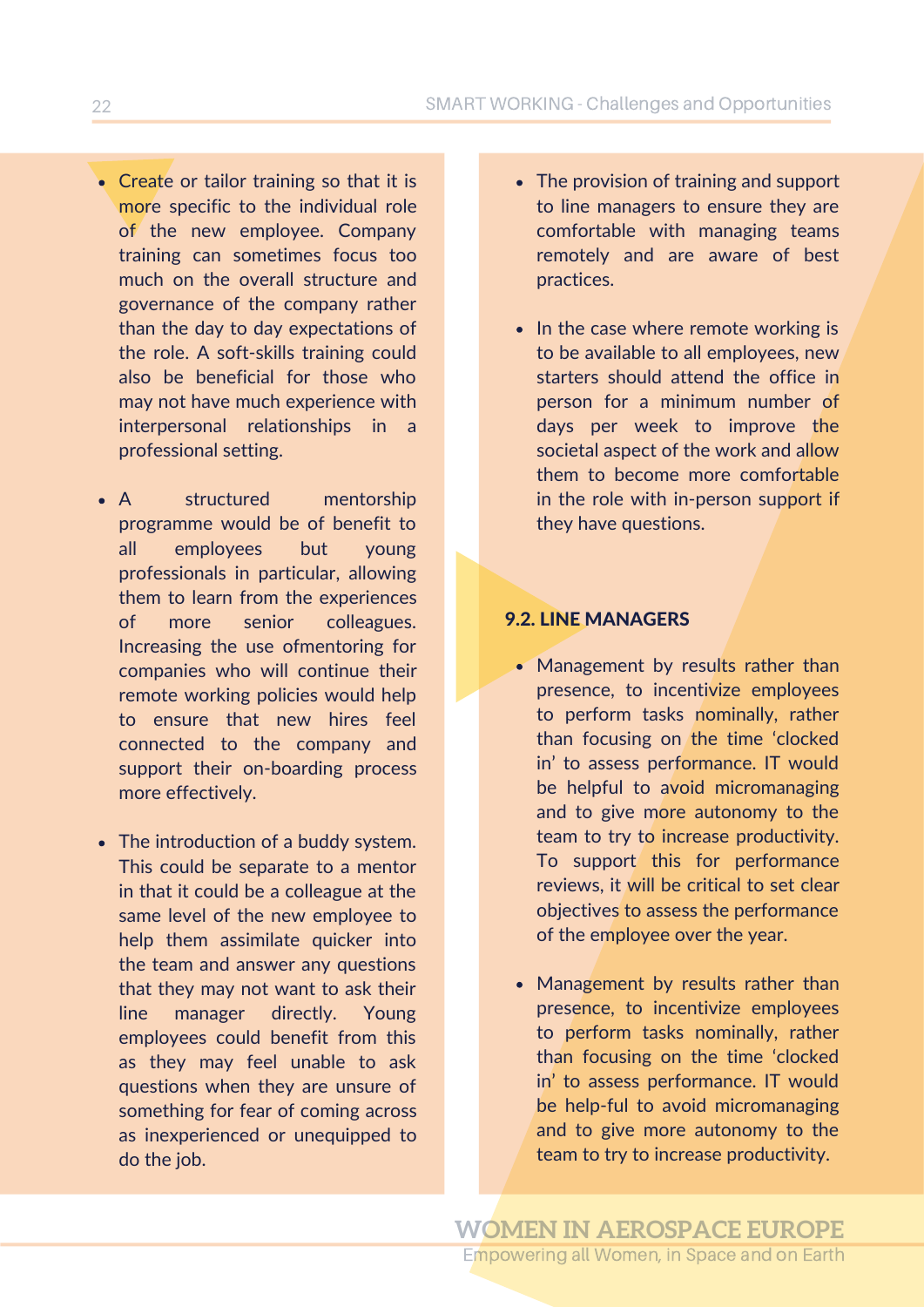To support this for performance reviews, it will be critical to set clear objectives to assess the performance of the employee over the year.

- Utilise the experience in the team more effectively. In a team where some people have more expertise it may take them less time to finish a task than younger employees. In this case their remaining working hours could be spent in other ways such as assisting in lower-priority managerial tasks, mentoring junior colleagues or undertaking training to bridge skill-gaps in the team. This would encourage leadership skills inthe employees and help to build stronger teams in the long run.
- Weekly check-ins with team members should be prioritised to ensure that tasks are being completed nominally and that team members are not struggling in a remote environment. Video calls should be emphasised over emails. It could also be helpful to generate thrust within the team by asking for regular feedback during these calls on ways that the working dynamic of the team could be improved upon.
- To help tackle the issue of the team feeling disconnected, scheduled coffee breaks over zoom during which team mem-bers can discuss issues unrelated to work could help

to re-introduce the camaraderie that is missing from working at home alone. It would be best to keep these small so that they are not overwhelming for newer people and so that everyone gets a chance to talk.

#### 9.3. EMPLOYEES

- Share calendars with colleagues so that the available working hours are known. Be clear in defining these working hours and ensure they are protected from personal hours.
- Share progress with other team members regularly to ensure everyone is up to date with the latest project developments.
- From a young professional's perspective, they need to be proactive about building relationships to help them get the best chance to succeed. This can range from scheduling weekly check-ins with managers to discuss their progress and any concerns they have, to joining networking groups such as the WIA-Europe.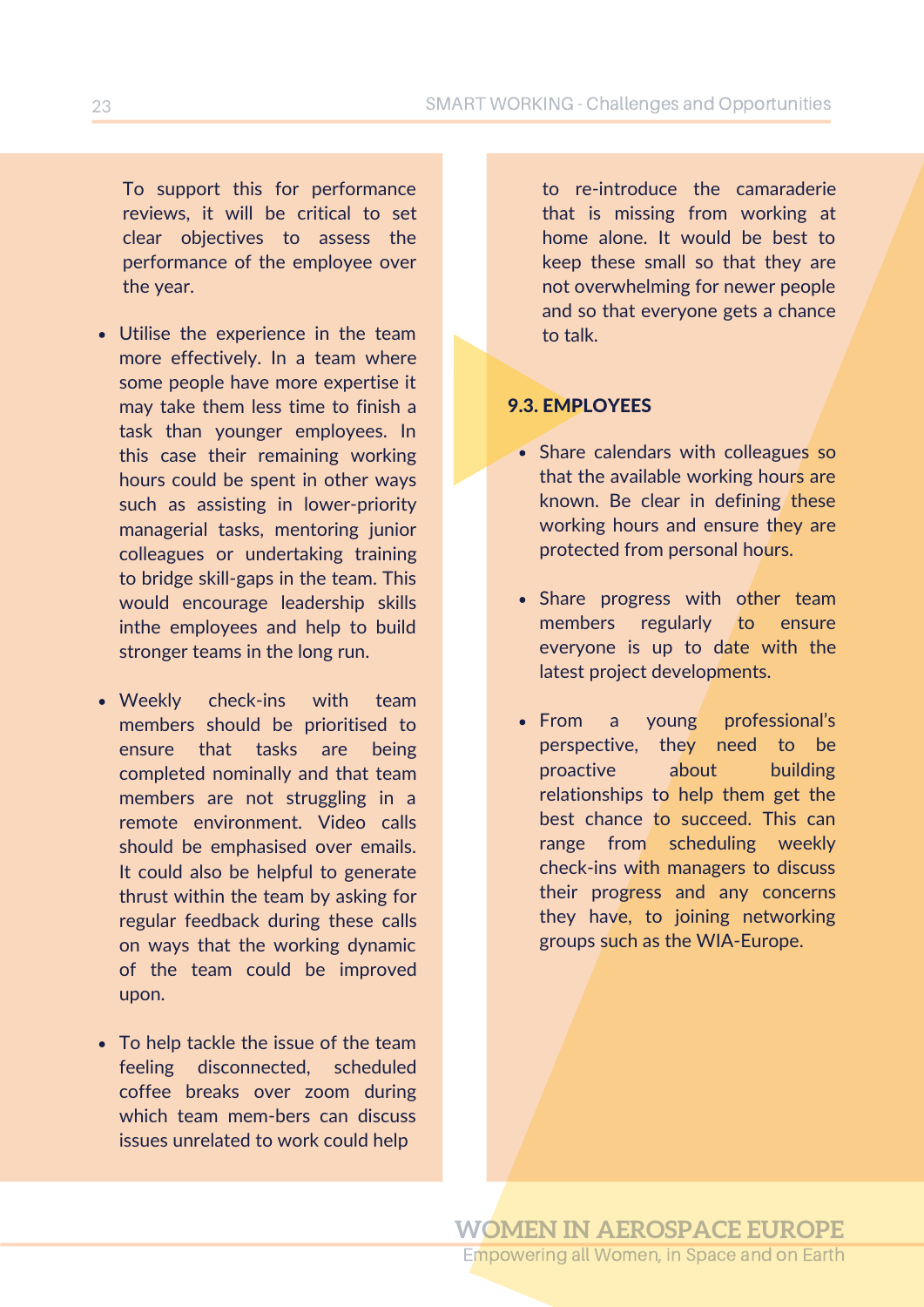# **REFERENCES**

[1] World Economic Forum - COVID-19: how many remote workers are there in different parts of Europe? https://www.weforum.org/agenda/2021/05/europeans[work-from-home-remote-covid-coronavirus-pandemic-europe-eu/](https://www.weforum.org/agenda/2021/05/europeans-work-from-home-remote-covid-coronavirus-pandemic-europe-eu/)

[2] Norton Rose Fulbright - There's a smart working revolution in Europe [https://www.nortonrosefulbright.com/en/knowledge/video/66c03c01/theres-a-smart](https://www.nortonrosefulbright.com/en/knowledge/video/66c03c01/theres-a-smart-working-revolution-in-europe)working-revolution-in-europe

[3] Golden, Lonnie, The effects of working time on productivity and firm performance: a research synthesis paper (2012)

https://www.researchgate.net/publication/256035039\_The\_Effects\_of\_Working\_Time\_ on\_Productivity\_and\_Firm\_Performance\_Research\_Synthesis\_Paper

[4] Census 2021, Homeworking hours, rewards and opportunities in the UK: 2011 to 2020

[https://www.ons.gov.uk/employmentandlabourmarket/peopleinwork/labourproductivit](https://www.ons.gov.uk/employmentandlabourmarket/peopleinwork/labourproductivity/articles/homeworkinghoursrewardsandopportunitiesintheuk2011to2020/2021-04-19/previous/v1) y/articles/homeworkinghoursrewardsandopportunitiesintheuk2011to2020/2021-04- 19/previous/v1

[5] Flexible Working: The Business Case, CIPD, 2018 [https://www.cipd.co.uk/Images/flexible-working-business-case\\_tcm18-52768.pdf](https://www.cipd.co.uk/Images/flexible-working-business-case_tcm18-52768.pdf)

[6] 13 Family Friendly Working Scotland (2016) Family Friendly Working and Low Income Families: https://www.familyfriendlyworkingscotland.org.uk/resources/Family-[Friendly-Working-and-Low-Income-Families-Research-Report-20161.pdf](https://www.familyfriendlyworkingscotland.org.uk/resources/Family-Friendly-Working-and-Low-Income-Families-Research-Report-20161.pdf)

[7] Working Families & Lancaster University Management School (2011) Working and Fathers: combining family life and work:

[https://www.workingfamilies.org.uk/publications/working-andfathers-combining](https://www.workingfamilies.org.uk/publications/working-andfathers-combining-family-life-and-work/)family-life-and-work/

[8] Euronews.net - Portugal makes it illegal for your boss to text you after work in 'game changer' remote work law [https://www.euronews.com/next/2021/11/08/portugal](https://www.euronews.com/next/2021/11/08/portugal-makes-it-illegal-for-your-boss-to-text-you-after-work)makes-it-illegal-for-your-boss-to-text-you-after-work

[9] 4 Day week Campaign <https://www.4dayweek.co.uk/why>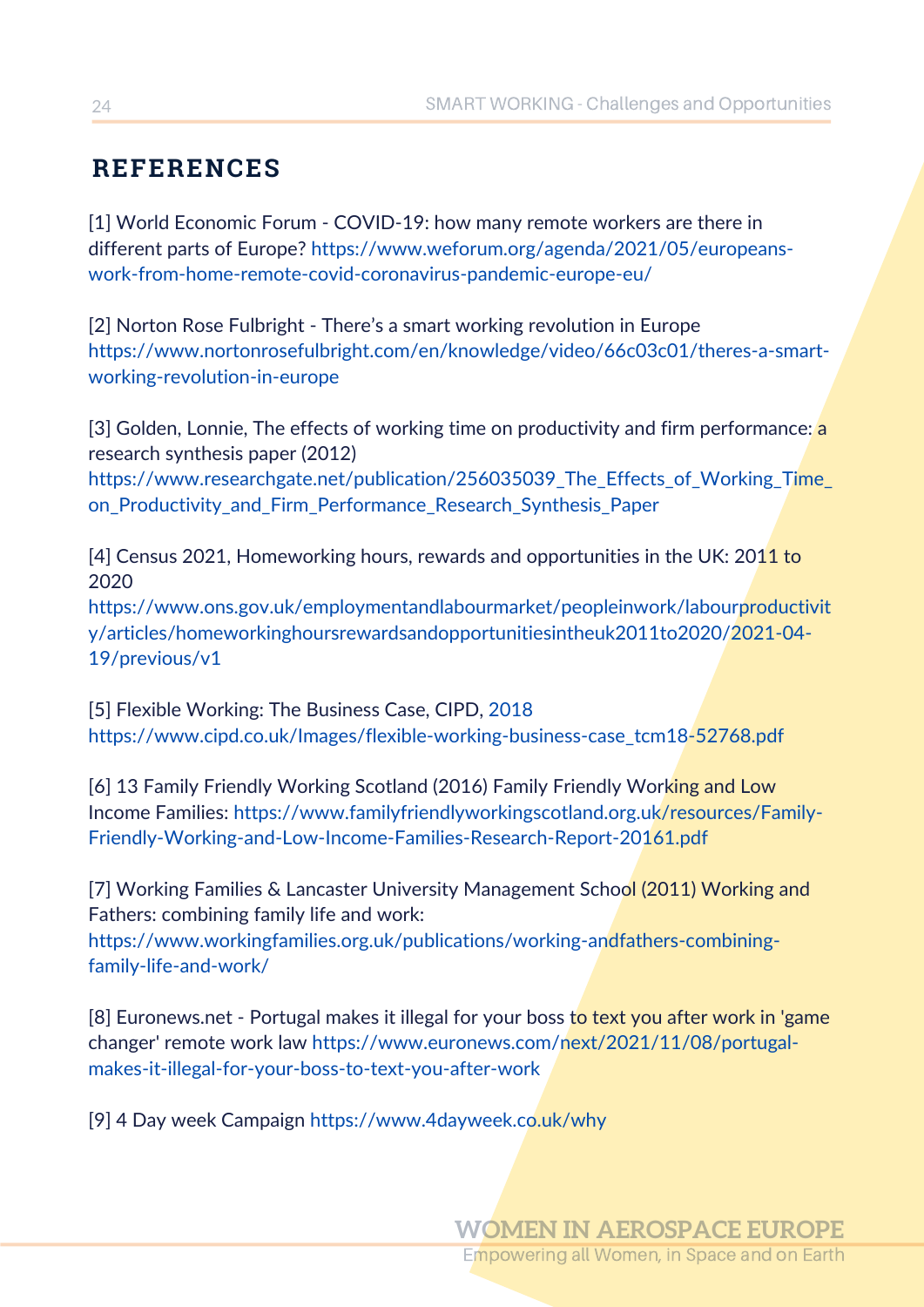[10] BBC News - Four-day week 'an overwhelming success' in Iceland <https://www.bbc.co.uk/news/business-57724779>

[12] European Parliament News - 'Right to disconnect' should be an EU-wide fundamental right, MEPs say https://www.europarl.europa.eu/news/en/press[room/20210114IPR95618/right-to-disconnect-should-be-an-eu-wide-fundamental](https://www.europarl.europa.eu/news/en/press-room/20210114IPR95618/right-to-disconnect-should-be-an-eu-wide-fundamental-right-meps-say)right-meps-say

[13] SIA - Commercial Satellite Industry Continues To Dominate Growing Global Space Business Despite COVID, https://sia.org/commercial-satellite-industry-continues-to[dominate-growing-global-space-business-despite-covid-sia-releases-state-industry](https://sia.org/commercial-satellite-industry-continues-to-dominate-growing-global-space-business-despite-covid-sia-releases-state-industry-report/)report/

[14] EU Charter of Fundamental Rights, https://fra.europa.eu/en/eu[charter/article/21-non-discrimination#charter](https://fra.europa.eu/en/eu-charter/article/21-non-discrimination#charter)

[15] LinkedIn - [https://www.linkedin.com/pulse/dont-let-bias-taint-your-back-office](https://www.linkedin.com/pulse/dont-let-bias-taint-your-back-office-plans-victoria-robinson)plans-victoria-robinson

[16] "Women in the Workplace" McKinsey, 2021

[17] "Working from home: from invisibility to decent work", International Labour Organization, 2021

[18] "Employment and disability in the European Union", Marie Lecerf - European Parliamentary Research Service, May 2020 (PE 651.932)

[19] Universum, <https://universumglobal.com/rankings/united-kingdom/>

[20] "Type and the always on culture" Myers Briggs Research Company, 2019

[21] Salesforce, Remote Work Isn't Working For Young Employees – Here's How to Change That <https://www.salesforce.com/blog/engage-young-workers-remote-work/>

[22] New Statesman, The development dip: Has remote working stopped us learning? [https://www.newstatesman.com/spotlight/skills/2022/02/development-dip-has](https://www.newstatesman.com/spotlight/skills/2022/02/development-dip-has-remote-working-stopped-us-learning)remote-working-stopped-us-learning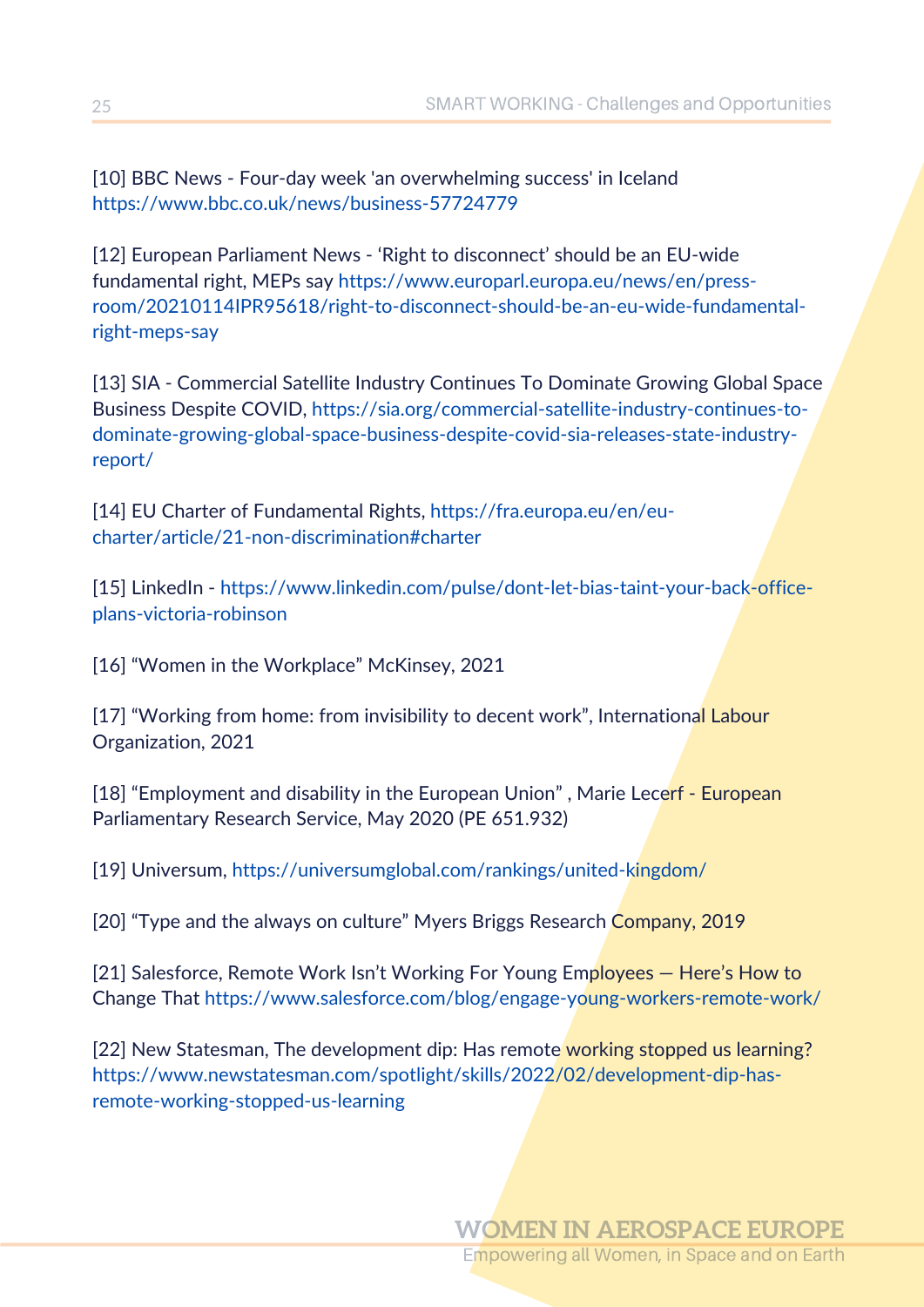# **CONTRIBUTORS**

Many thanks to our team for all their efforts, time, and valuable contributions to this working group.

Sneha DESHPANDE Maria Pia DI DONATO Eva GEORGIOU Rachel JENKINS

Special thanks also to Sabrina MELCHIONNA and the senior female and male leaders who contributed their insights and viewpoints that enabled us to give a voice to this important topic.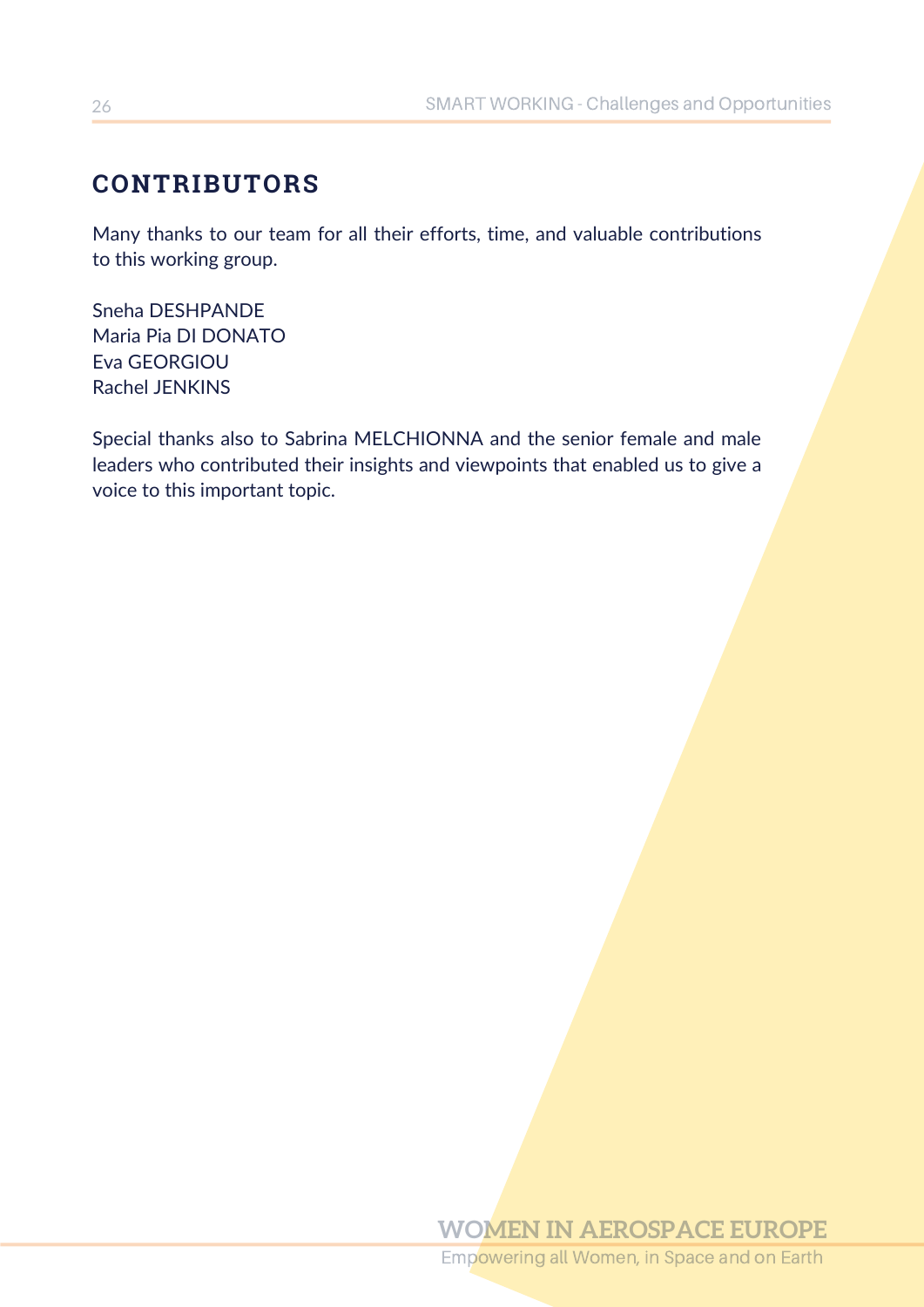# **ANNEX**

#### SMART WORKING QUESTIONNAIRE

Over the past two years, organisations have been forced to adapt their traditional working methods to facilitate remote working. As workers are now beginning to transition back into the office, there is a shift towards adopting remote working policies in combination with the traditional working model full time to create a new way of smart working.

The WIA-E will produce a White Paper to investigate the ways in the Space Industry

has had to adapt working practices in the last two years, to review the lessons learned and to propose best practices going forward. This questionnaire aims to gather information from the industry to support this work.

If you have any questions please email:

[flexibilityworkinggroup@gmail.com](mailto:flexibilityworkinggroup@gmail.com)

- What is your organisation name?
- Please indicate what type of role you occupy in your organisation
- How big is your company?
- How do you rate your understanding of Smart Working?
- How do you rate the introduction of Smart Working in your organisation?
- How has smart working been introduced in your organisation?
- Do you or your colleagues/employees have the freedom to decide how many days can they work from home?
- If you personally are in smart working, how many days are you planning to go working at the office per week?
- Does your company intend to keep smart working in the long term?
- How do you rate smart working policy at your work place?
- Can you share some of the details of this policy?
- Which techniques are being used at your work place in order to monitor productivity?
- Are you happy with the techniques that are being used to monitor productivity?
- How is your company managing the transfer of knowledge and skills to support young professionals who are just entering the industry during this time?